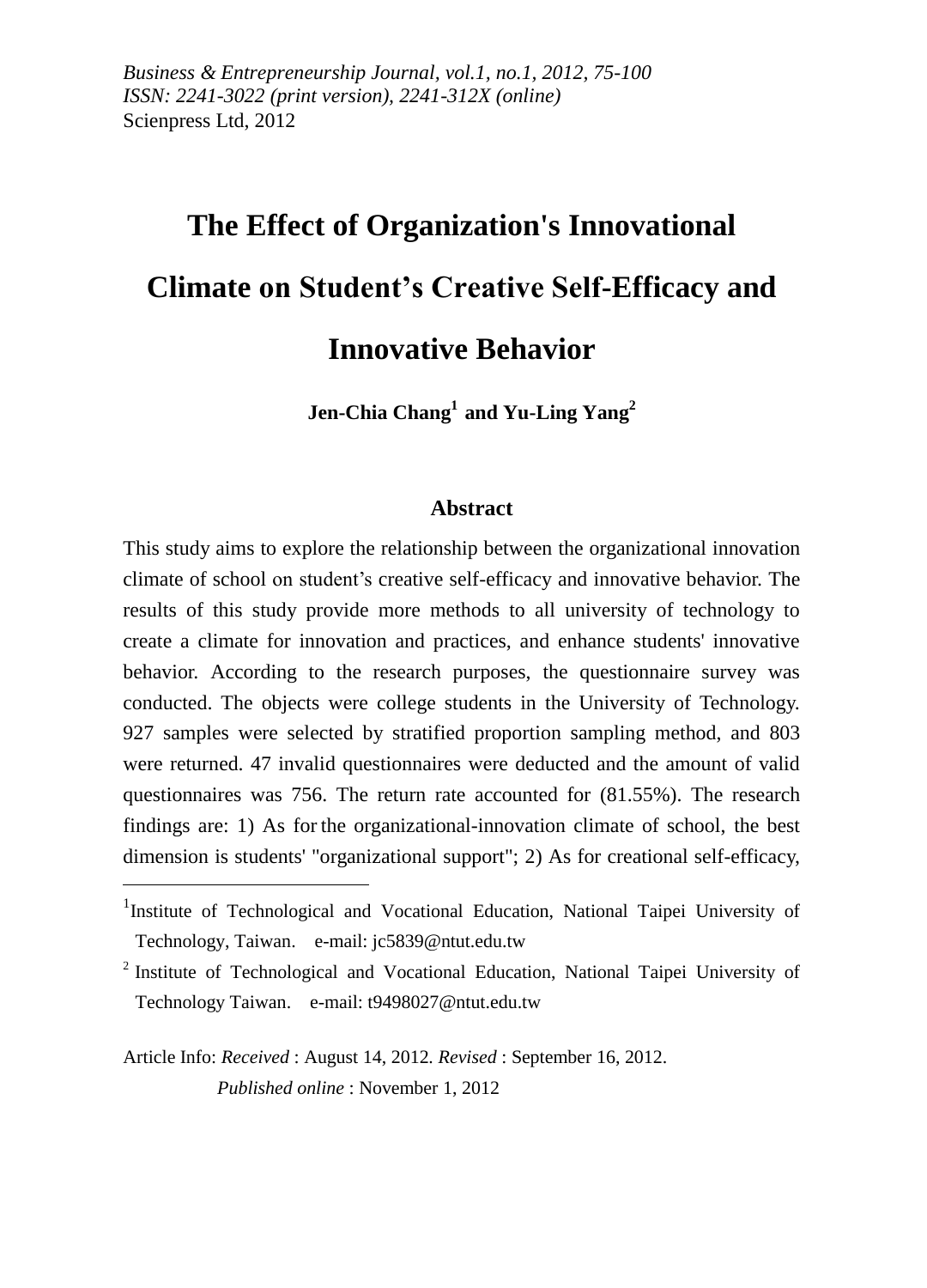the students' performs well; 3) As for Innovative-Behavior, the students perform best in "innovative idea generation" ; 4) The organizational-innovation climate of school had a significant positive influence on student's creative self-efficacy and innovative behavior; and 5) student's creative self-efficacy and innovative behavior had a significant positive influence.

#### **JEL classification numbers:** A3

**Keywords:** Organizational-innovation climate of school, Organizationalinnovation climate, Creative self-efficacy, Innovation behavior

#### **1 Introduction**

In recent years, with school-aged population decreasing yearly, schools encounter obstacles in operation and development, and must attract students by innovation and transformation for sustainable operation. Thus, how can schools create an educational climate filled with "freedom, respect, support, liberation, and innovation" through organizational innovative climate to become vigorous environments? This is an issue reflected by schools. Previous studies have found that environmental factors of organizational climate can trigger or hinder individual performances of creative behaviors [1, 2, 3].

In changeable external environments, vocational and technological institutes must make continuous progress and create a campus culture of innovative climate through creative strategies in order for teachers and students on campus to learn and grow. The research questions remain: how to create an innovative climate and creative environment in schools and enhance the students' creative thinking capability? How to allow students to perceive the climate of the schools and be influenced by innovative behavior? McEvoy and Welker (2000) suggested that organizational innovative climate influences interactions among the faculty, teachers, and students, and affects their support of the schools [4]. If the teachers influence the students by instructional methods, will the students be affected by organizational climate of the schools? Based on the above, this study aims to determine if organizational innovative climate of a school influences students' creative self-efficacy and innovative behavior.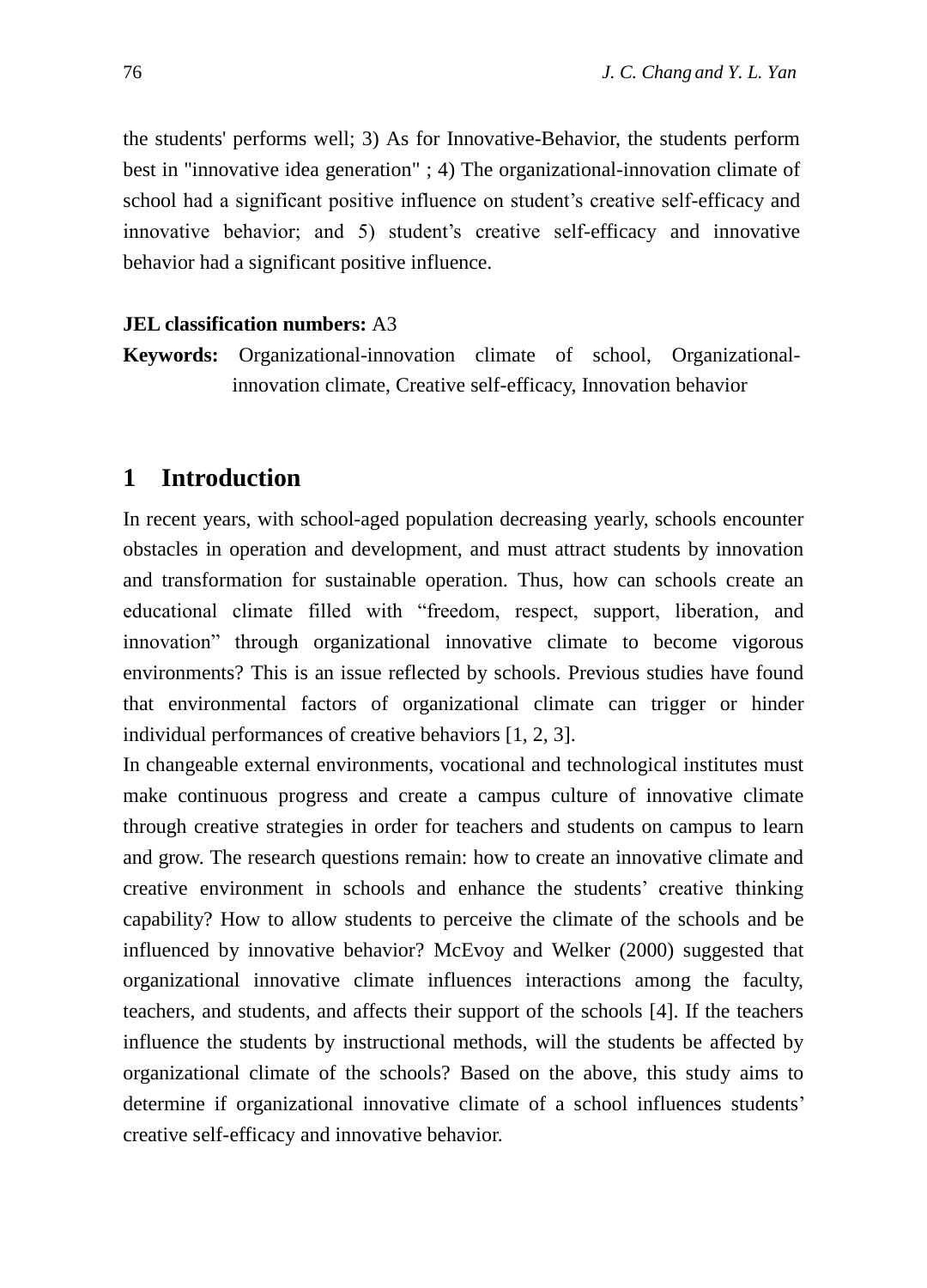This study intends to recognize the effects of the organizational-innovation climate of school on students' creative self-efficacy and innovative behavior. The purposes of this study are as follows:

- 1. To recognize the effect of the organizational-innovation climate of school on students' creative self-efficacy and innovative behavior.
- 2. To recognize the effect of students' creative self-efficacy on innovative behavior.
- 3. To probe into students' perceived correlation among the organizational-innovation climate of school, their creative self-efficacy, and innovative behavior.

#### **2 Literature Review**

# **2.1 The organizational-innovation climate of school**

Schools are systematic organizations, and during development, the organizational innovation climate of school is critical, as it will enhance organizational efficacy. A positive school climate will also influence students' learning effectiveness [5]. According to Wu and Lin (2003), innovation of schools can develop school characteristics, enhance school efficacy, and accomplish educational objectives [6]. Hoy and Miskel (2005) suggested that the organizational climate of schools defines the overall characteristics of the schools, as perceived by school members, including administration personnel, teachers, and students [7]. It is the overall inertia of schools, as recognized by school members, and can influence the members' attitudes and behaviors regarding the accomplishments of instructional and school goals. Based on Halpin and Croft (1962), the organizational-innovation climate of school refers to the characteristics upon the interactions between principals and teachers, among the teachers, and between the teachers and the students, and is measured by members' perceptions [8, 9]. Chin (1997) suggested that organizational innovative climate of schools means the school members' perceptions and descriptions of the workplace, and suggests its incentive innovation, work resources, and innovative management skills [10]. Li (2006) indicated that the organizational climate of a school is the educational personnel's subjective perceptions and descriptions of the organizational system. It is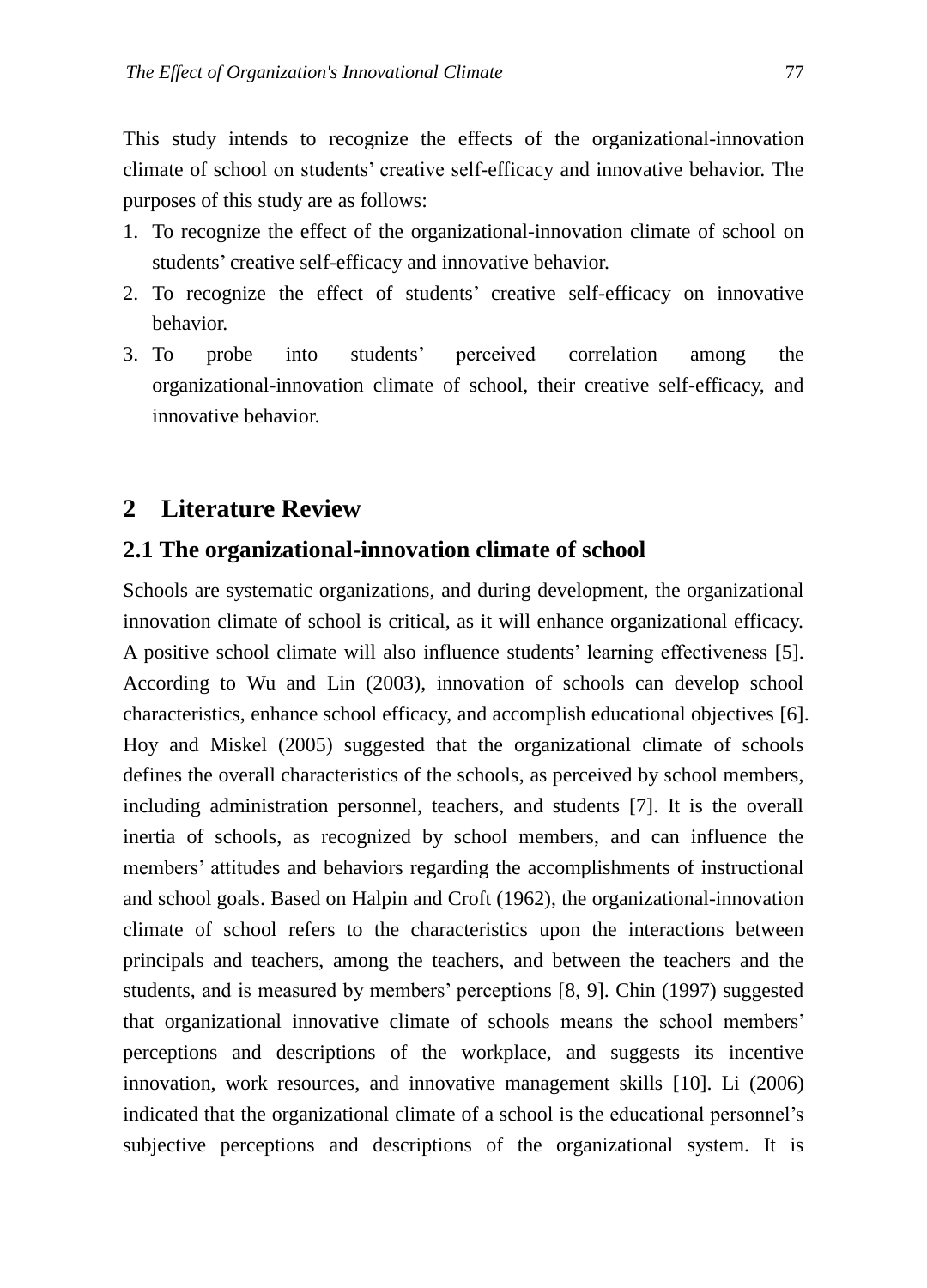collective phenomenon and all educational personnel share the perceived experience [11].

Based on the above, it can be generalized that the organizational-innovation climate of school is the individual perception of the school members within the organizations and the perceived experience shared by all members. Moreover, organizational climate can enhance organizational efficacy and influence students' learning effectiveness."

## **2.2 Creative self-efficacy**

Bandura (1997) suggested that self-efficacy is based on specific situations and fields. Therefore, in different activity fields, the required capabilities and skills are different. In other words, self-efficacy regarding different tasks is different [12]. For instance, students with high self-efficacy in mathematics do not necessarily have high self-efficacy in English. In addition, according to Bandura's social learning theory, the information sources of self-efficacy are performance accomplishment, vicarious experiences, verbal persuasion, and emotional arousal, as shown below [13, 14, 15].

#### **2.2.1 Performance accomplishment**

The individuals' behavioral performance is the most influential information source since it is obtained from the individuals' personal experience. The individuals' major experiences are based on past successes and failures, and have the most influence on the individuals' self-efficacy. The individuals thus develop the confidence to deal with similar situations. Success and failure might influence a person's evaluation on similar job capability in the future. When individuals encounter similar challenges, they will adjust their setting of goals [16].

#### **2.2.2 Vicarious experience**

Vicarious experience means to obtain related self-recognition by observing others' behavior and outcomes, and it is very important regarding the formation of self-efficacy. When individuals recognize the success acquired by other people with similar levels, it will enhance the judgment of self-efficacy, increase confidence, and increase their confidence in their capability to accomplish similar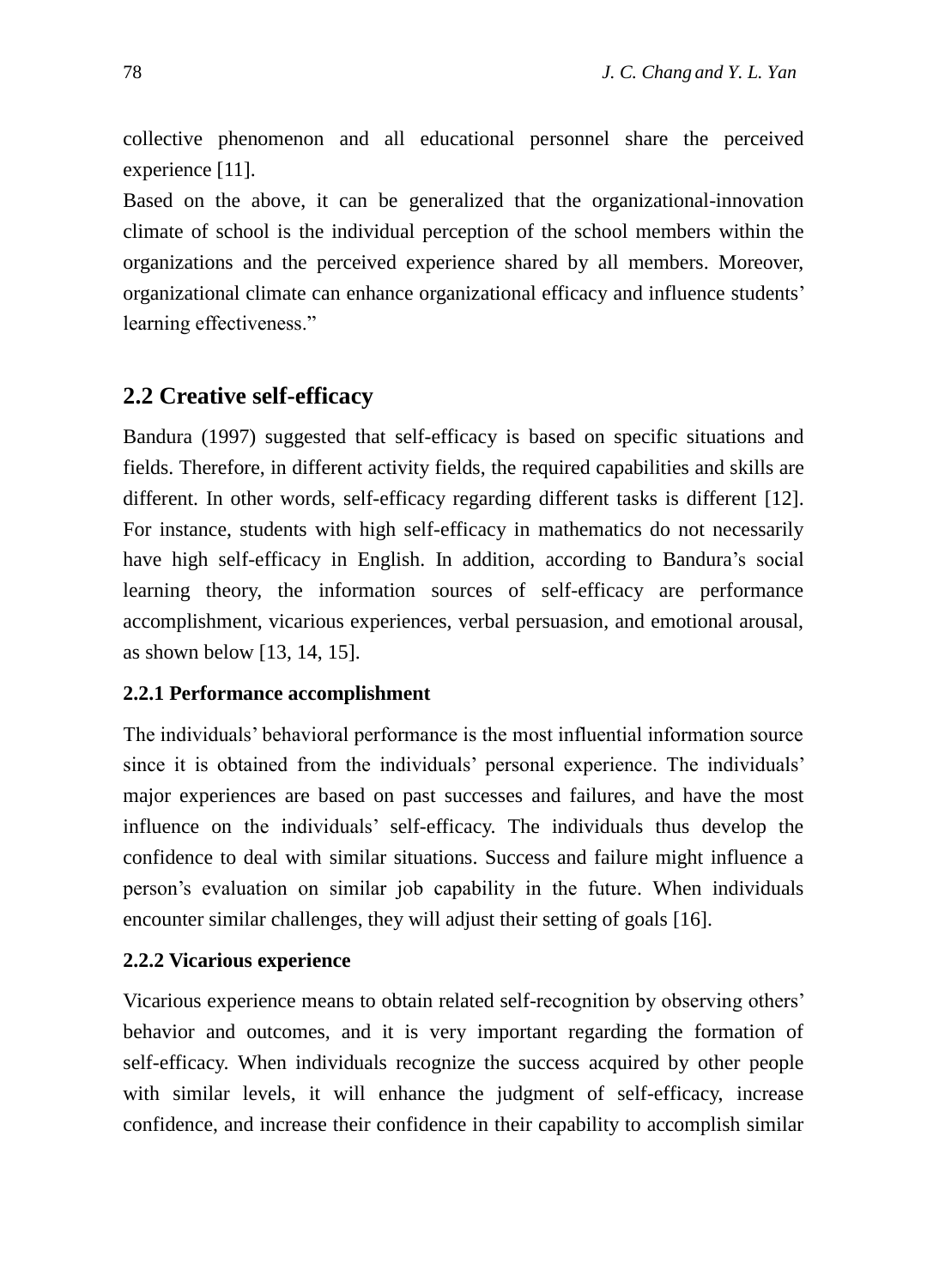behavior. Bandura suggested that learning tends to be based on the observations of others' successful experiences, thus, allowing us to learn things we have never done.

#### **2.2.3 Verbal persuasion**

Another information source of self-efficacy is others' encouragement, evaluation, suggestions, and advice. Verbal persuasion is the measure to enhance self-recognition of one's capabilities. Chambliss and Murray (1979) suggested that verbal persuasion is effective on individuals that believe in the effect of their actions [17]. Therefore, to some degree, the enhancement of verbal persuasion on self-efficacy can guide individuals to pursue success, and result in the development of self-efficacy.

#### **2.2.4 Physiological and affective state**

Physical states and emotion (e.g., anxiety and depression) are usually treated as indicators of the ability to practice certain behavior. Individual performance can be negatively influenced by inferior physical states or agitation. A high degree of anxiety and fear might reduce an individual's confidence. However, proper anxiety can enhance the motivation to accomplish tasks. Therefore, the individuals' emotional and physical states will sometimes influence self-efficacy.

Hong (2004) suggested that fields of creativity require specific skills and knowledge. With the uniqueness of the constructs of creativity, in the field, self-efficacy is different from the common definition [18]. Tierney and Farmer (2002) combined the self-efficacy theory with Amabile's (1988) creativity theory and proposed the concept of "creative self-efficacy" [19, 20]. They treated creative self-efficacy as the application of self-efficacy in a specific field. Creative self-efficacy thus means the individuals' self-evaluation of the capability and confidence to produce creative works through specific tasks [19]. Creative self-efficacy reflects the individuals' self-belief or expectation regarding performance in creative activities [21]. Ford (1996) suggested that self-efficacy can trigger the major motives of individuals' creativity and can influence their future creative behavior and performance. Therefore, self-efficacy is critical in the individuals' learning activities [22].

Based on the above, it is concluded that creative self-efficacy is the students'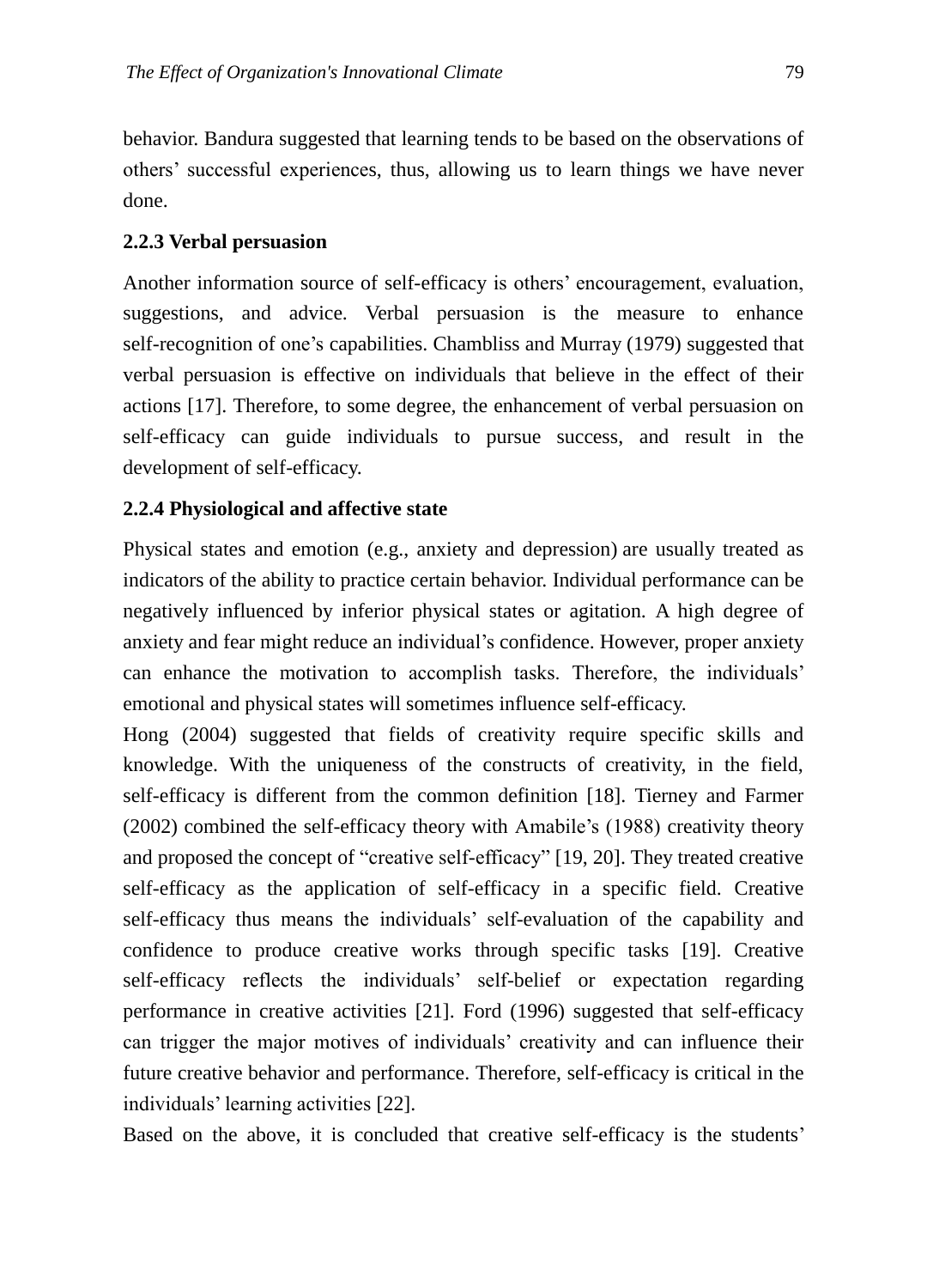creative capability found in all activities, and can effectively influence their creative performance and enhance personal creativity and competitiveness."

#### **2.3 Innovative behavior**

"Innovation" was derived from Novus in Latin. It originally referred to the introduction of new things or concepts [11]. "Innovation" was first proposed by Schumpeter (1930), who suggested that through innovation, corporate organizations can invest in assets and create value [23, 24]. Rogers (1995) defined innovation as "new concepts, techniques, or entities perceived by individuals or units during adoption" [25]. Drucker (1986) indicated that innovation means reform, which has impact on external environments [26]. Kanter (1988) suggested that, the difference between innovative behavior and creativity is that creativity is unique, useful, and results in new concepts, and is defined as invention [27]. Innovation is related to the production, adoption, and execution of useful concepts. At the individual level, innovation starts from an individual's creative ideas. Thus, at work and with new tasks or challenges, individuals can adjust their jobs or workplace through innovative behavior in order to effectively accomplish selected goals [26, 27, 28]. Janssen (2000) suggested that innovative behavior means that employees have the intention to create, cite, and use new ideas [29]. The purpose is to lead to higher performance of employees, organizations, and groups. According to Van der Vegt and Janssen (2003), innovation is a discontinuous activity, where individuals are allowed to develop ideas at any time and to promote and practice the ideas [30].

Based on the above, this study generalizes innovative behavior, as follows: "the individuals reconstruct their concepts and ideas to solve problems, and finally, carry out creativity activities."

# **2.4 Research related to organizational innovative climate of schools, creative self-efficacy, and innovative behavior**

Many studies have found that organizational climate influences organizational innovation. At the individual level, there are few studies on the effect of organizational climate on the individuals' innovative behavior [31]. Amabile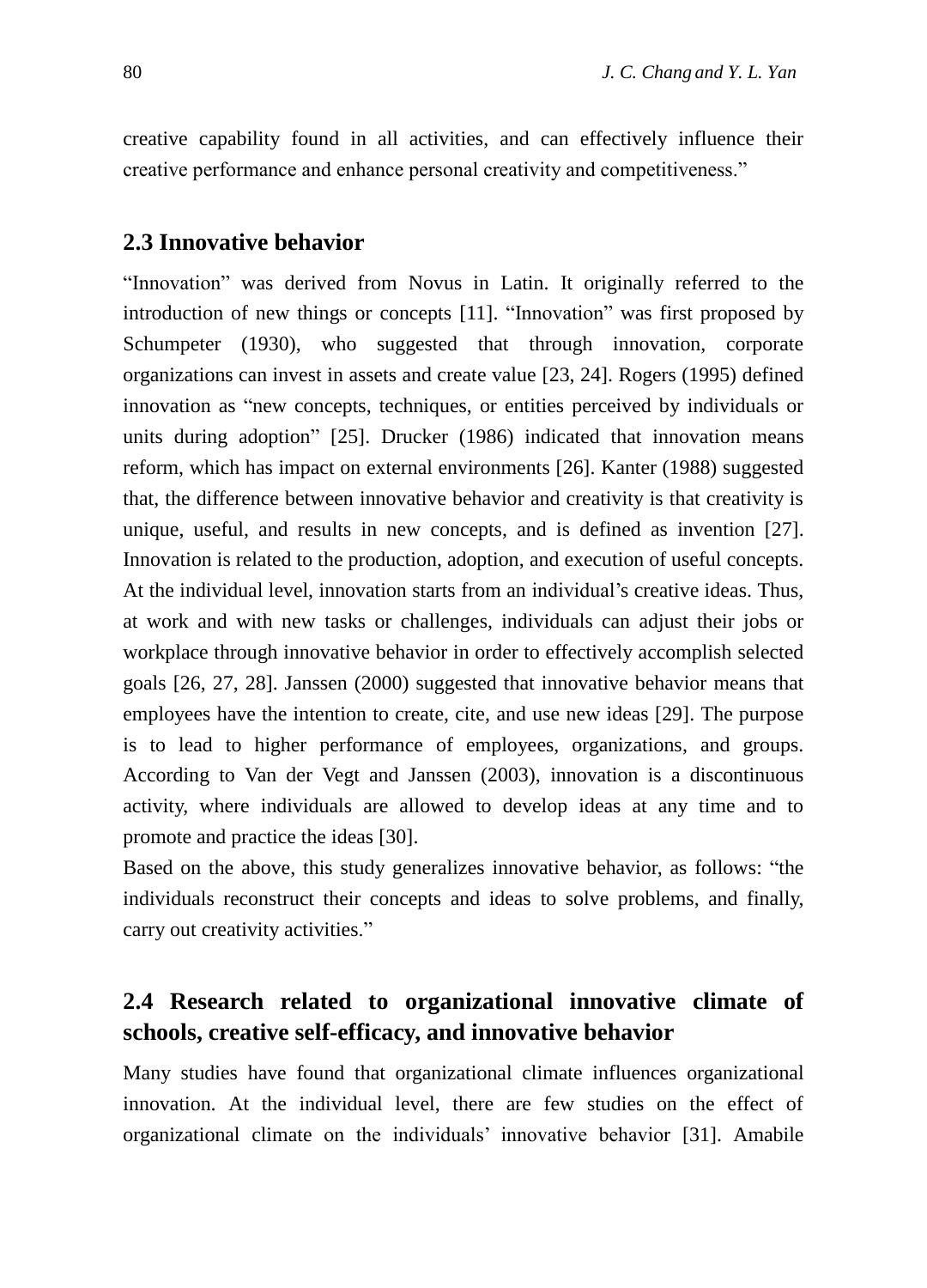(1988), Isaksen (2007) and Kanter (1988) suggested that organizational climate can guide members to innovation through concentration and action [20, 27, 32]. They also pointed out that with rich resources of organizational innovative climate, individuals can effectively fulfill their creativity [33]. Guo (2004) suggested that the supervisors' encouragement of organizational innovative climate positively influences the employees' creative thinking capability and innovative behavior [34]. According to Triadic Reciprocal Determinism, organizational innovative climate influences the individuals' confidence in creative activities. In the creative process, when individuals perceive better organizational innovative climate, they will become interested and more confident in the accomplishment of the tasks [14, 33]. In other words, the individuals' confidence in innovative activities is partially influenced by organizational innovative climate. Wen and Chen (2008) suggested that organizational support, supervisors' encouragement, and rich resources of organizational innovative climate will positively influence innovative behavior [35].

Hong (2004) found that there is a positive correlation between the individuals' creative self-efficacy and innovative behavior [18]. The individuals' creative self-efficacy influences their innovative behavior. Creative self-efficacy not only positively influences innovative behavior, but also positively predicts the individuals' creative performance. As suggested by Tierney and Farmer (2002), creative self-efficacy significantly and positively influence the individuals' creative performance [19].

Based on the above, the organizational innovative climate of a school influences creative self-efficacy and innovative behavior. Therefore, this study probes into university students' perceived effects of organizational innovative climate of the school, creative self-efficacy, and innovative behavior.

# **3 Research Design and Implementation**

Upon literature review on the effect of the organizational-innovation climate of school on students' creative self-efficacy and innovative behavior, this study developed the research framework and hypotheses. This study conducted questionnaire survey on the students of a university, and analyzed the effects of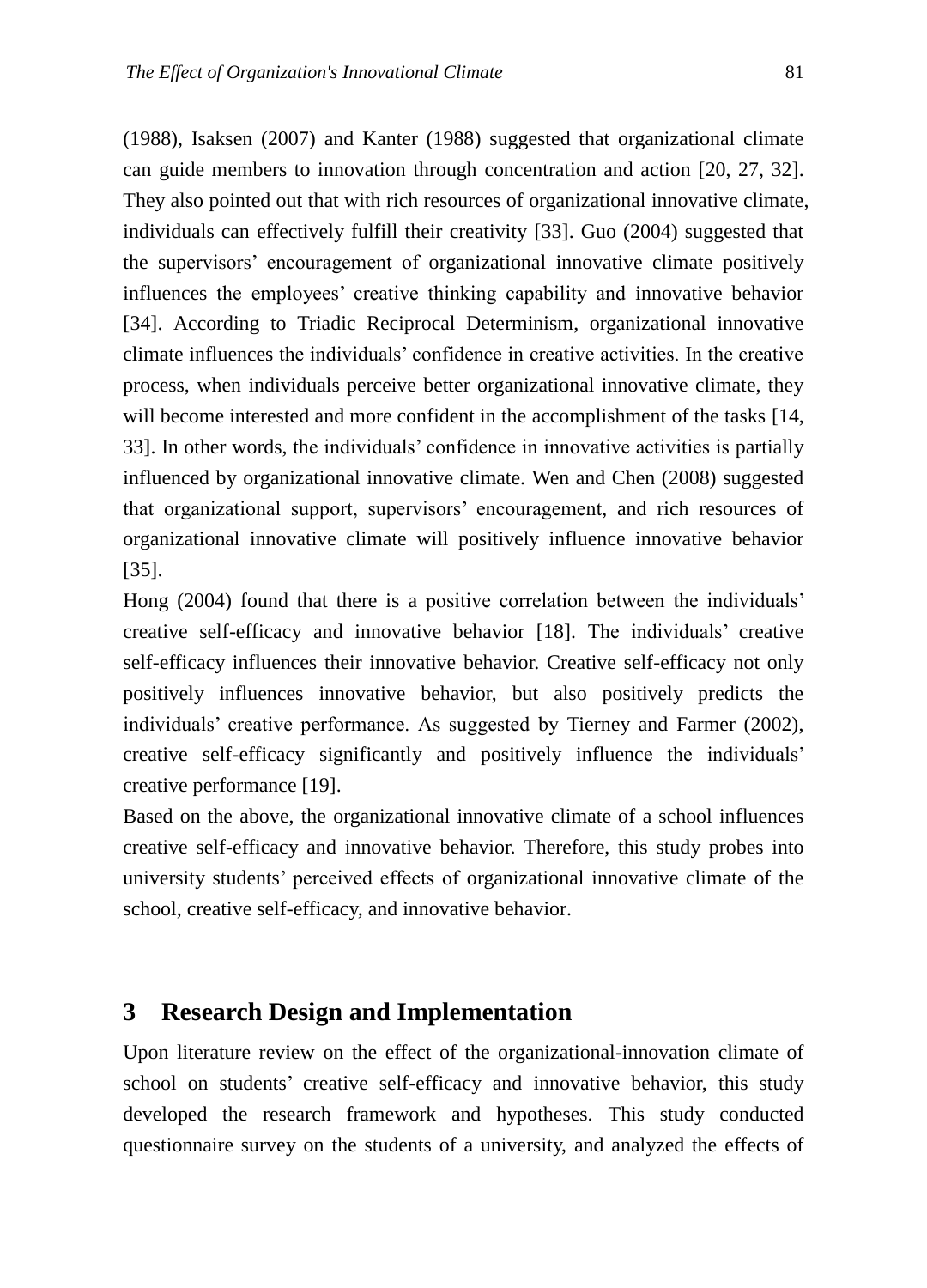the organizational-innovation climate of school on students' creative self-efficacy and innovative behavior.

# **3.1 Research framework**

According to related literature, research motives, and purposes, this study constructs the research frameworks, as shown in Figure 1.



Figure 1: Research framework

## **3.2 Variables**

Variables include the organizational-innovation climate of school, creative self-efficacy, and innovative behavior, as shown below:

#### **3.2.1 The organizational-innovation climate of school**

The scale is revised according to the "scale of organizational innovative climate" of Chang (2005b) and Peng (2003), and includes "organizational support", "teachers' encouragement" and "rich resources" [1, 36]. There are 15 items with 5 levels where subjects evaluate their satisfaction. "Strongly agree", "agree", "no comment", "disagree", "strongly disagree" denote the scores from 5 to 1, respectively.

#### **3.2.2 Creative self-efficacy**

The scale is revised according to the scale of creative self-efficacy, as designed by Carmeli and Schaubroeck (2007). Cronbach's  $\alpha$  of the scale is .87 and is a single dimension [37]. There are 8 items and 5 levels. The subjects evaluate their satisfaction. "Totally agree", "agree", "no comment", "disagree" and "totally disagree" denote the scores from 5 to 1, respectively.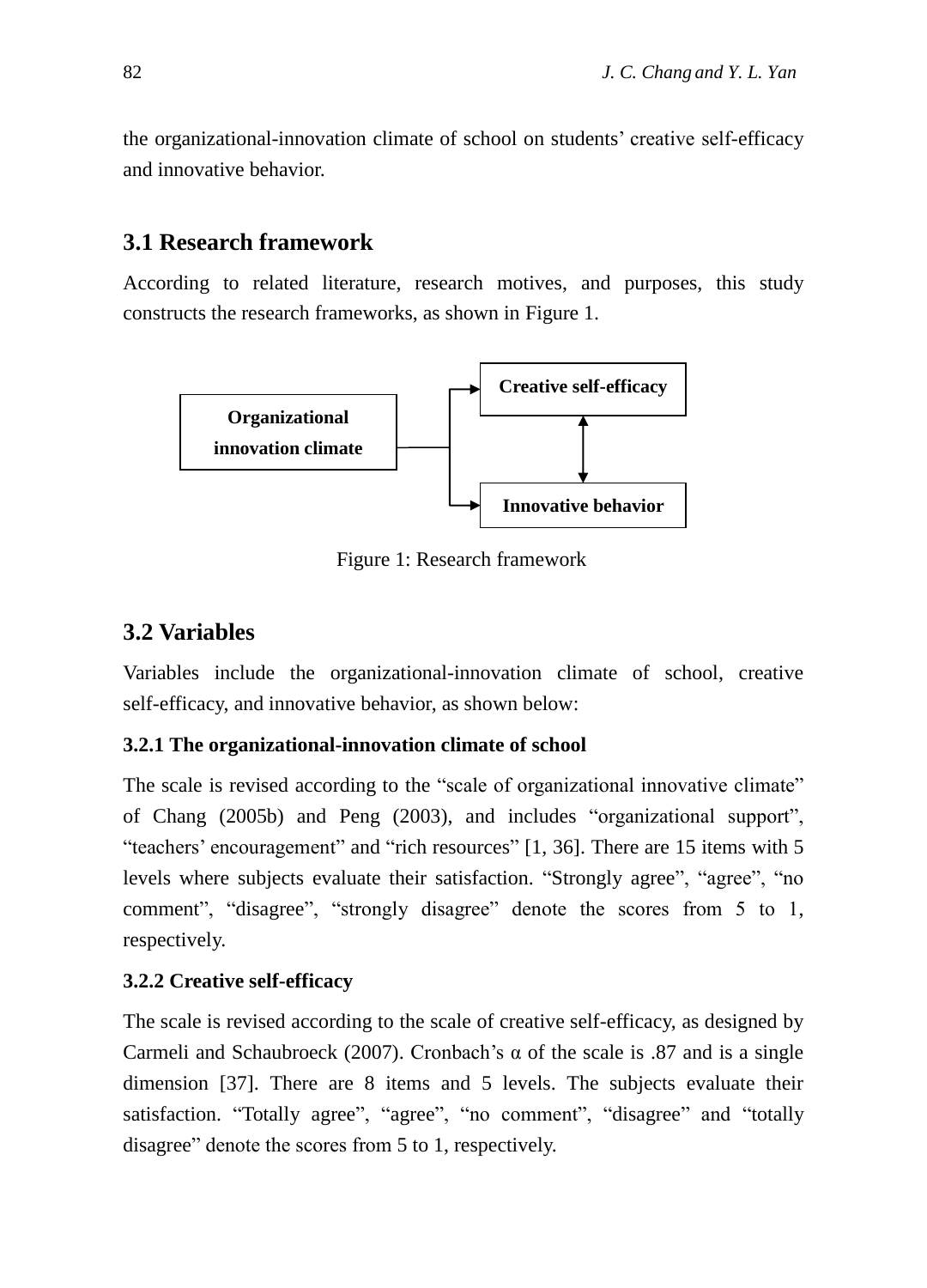#### **3.2.3 Innovative behavior**

The scale is revised according to the "scale of innovative behavior", as proposed by Janssen (2000), and includes "output of innovative ideas", "promotion of innovative ideas", and "implementation of innovative ideas" [29]. There are 9 items. Cronbach's  $\alpha$  of the scale is .95 and there are 5 levels. The subjects evaluate their satisfaction. "Strongly agree", "agree", "no comment", "disagree", and "strongly disagree" denote the scores from 5 to 1, respectively.

#### **3.3 Research subjects**

The population is university students in the Day school of University, with a total of 7066 subjects. This study adopts questionnaire survey and the sampling is based on proportionate stratified random sampling. The sampling is based on confidence level of (95%) and sample error of (3%). There are 927 samples. Actual samples and returns are as shown in Table 1.

| College                       | Number of<br>people | Sampling<br>percentage | Number<br>samples<br>(person) | Actual<br>retrieved<br>samples<br>(person) |
|-------------------------------|---------------------|------------------------|-------------------------------|--------------------------------------------|
| Engineering                   | 1,588               | 22.47%                 | 208                           | 198                                        |
| Electrical and<br>Engineering | 1,609               | 22.77%                 | 211                           | 196                                        |
| Commerce and<br>Management    | 1,992               | 28.19%                 | 261                           | 231                                        |
| Hospitality and<br>Leisure    | 1,877               | 26.56%                 | 246                           | 178                                        |
| Total                         | 7,066               | 100%                   | 927                           | 803                                        |

Table 1: Sample distribution of university students in Far East University

#### **3.4 Research tools**

#### **3.4.1 Questionnaire content**

The questionnaire includes 4 parts. The first part is the organizational innovative climate of the school and is a revision of the scale designed by Chang (2005b) and Peng (2003). The second part is creative self-efficacy, according to the scale of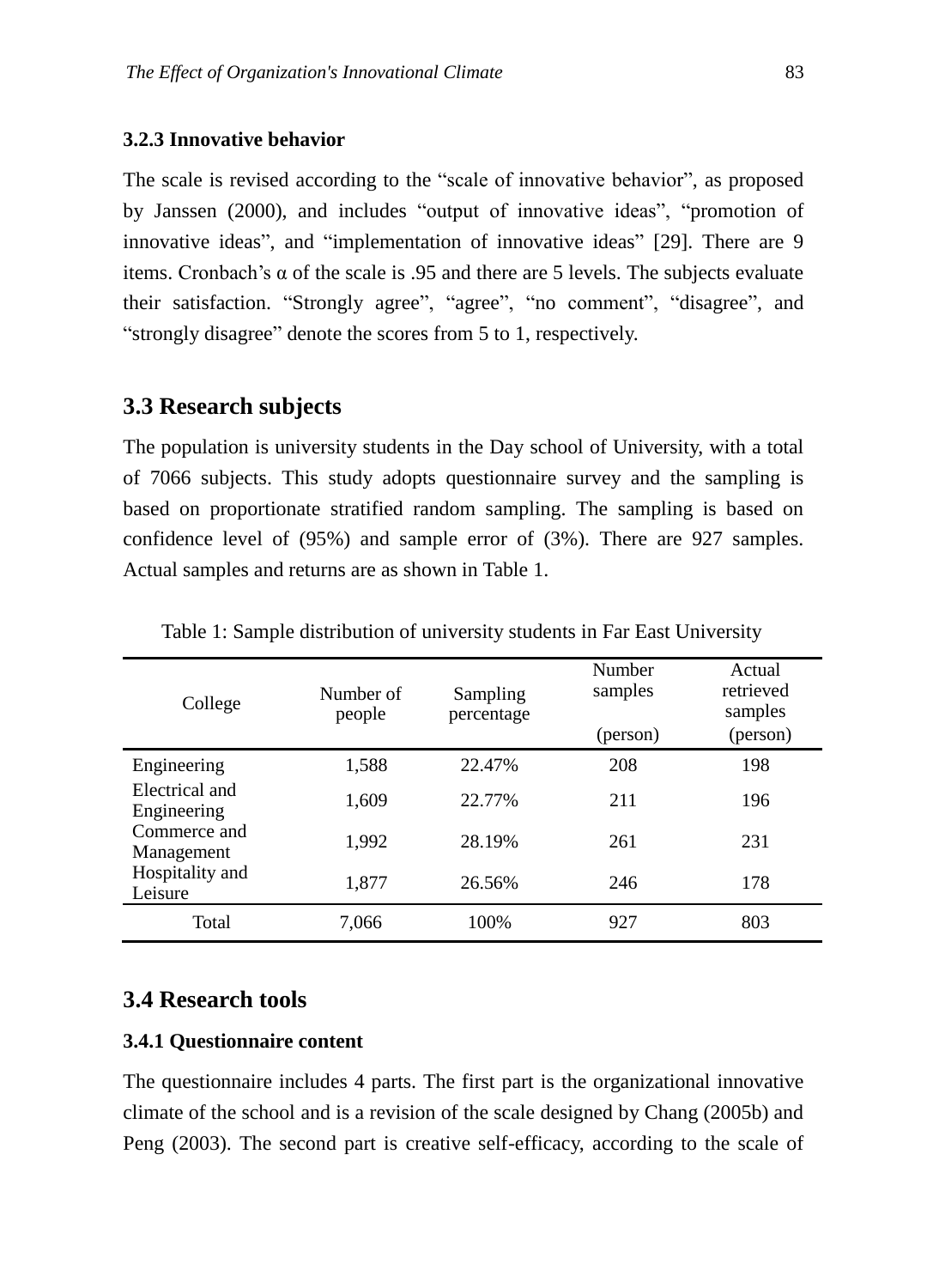Carmeli and Schaubroeck (2007). The third part is innovative behavior, based on the scale of Janssen (2000). The fourth part is basic information.

#### **3.4.2 Reliability and validity of questionnaire**

Numbers of items in the scales are 15, 8, 9, and 3, respectively. Item analysis, factor loading, and reliability analysis are conducted by PASW Statistics. There are 35 items. Based on factor loading  $> 0.45$  and Cronbach's  $\alpha$ , the researcher judges internal consistency.

#### **3.4.2.1 "The organizational-innovation climate of school"**

#### (1) Item analysis

Upon retrieval of questionnaires, this study conducts item analysis on critical values and correlation coefficients by statistical methods, and eliminates items with critical values of  $\langle 3.00 \rangle$  and correlation coefficients of  $\langle 400 \rangle$ . It means the homogeneity between the items and overall scale is not high and should be deleted [38]. According to data analysis, 1 item is deleted and 17 are retained. Critical values of scale of organizational innovative climate of the school are 4.384-8.516 and correlation coefficients are .546-.758.

#### (2) Factor analysis

This study constructs the validity of scales by factor analysis, which includes at least three items. By rotation of Varimax, 3 factors with eigenvalues above 1 are extracted, while the factors that do not belong to the original dimensions are eliminated. According to the results of the factor analysis, accumulated explanatory variance is (59.936%). Formal "scale of the organizational-innovation climate of school" is thus constructed. There are 3 factors extracted from the scale, according to the meanings of items; namely, "organizational support", "teachers' encouragement", and "rich resources".

(3) Reliability analysis

Reliability analysis refers to the measurement of the reliability of the scales, and indicates the stability of consistency of the measurement results. In internal consistency test of the questionnaire, reliability test of Cronbach's  $\alpha$  is commonly adopted. When the sub-scales of the pretest questionnaire have  $\alpha > 0.7$ , it has high reliability. Total scale is at least 0.8 [38]. Reliability of total scale of "organizational innovative climate of the school" is .893. Reliability of the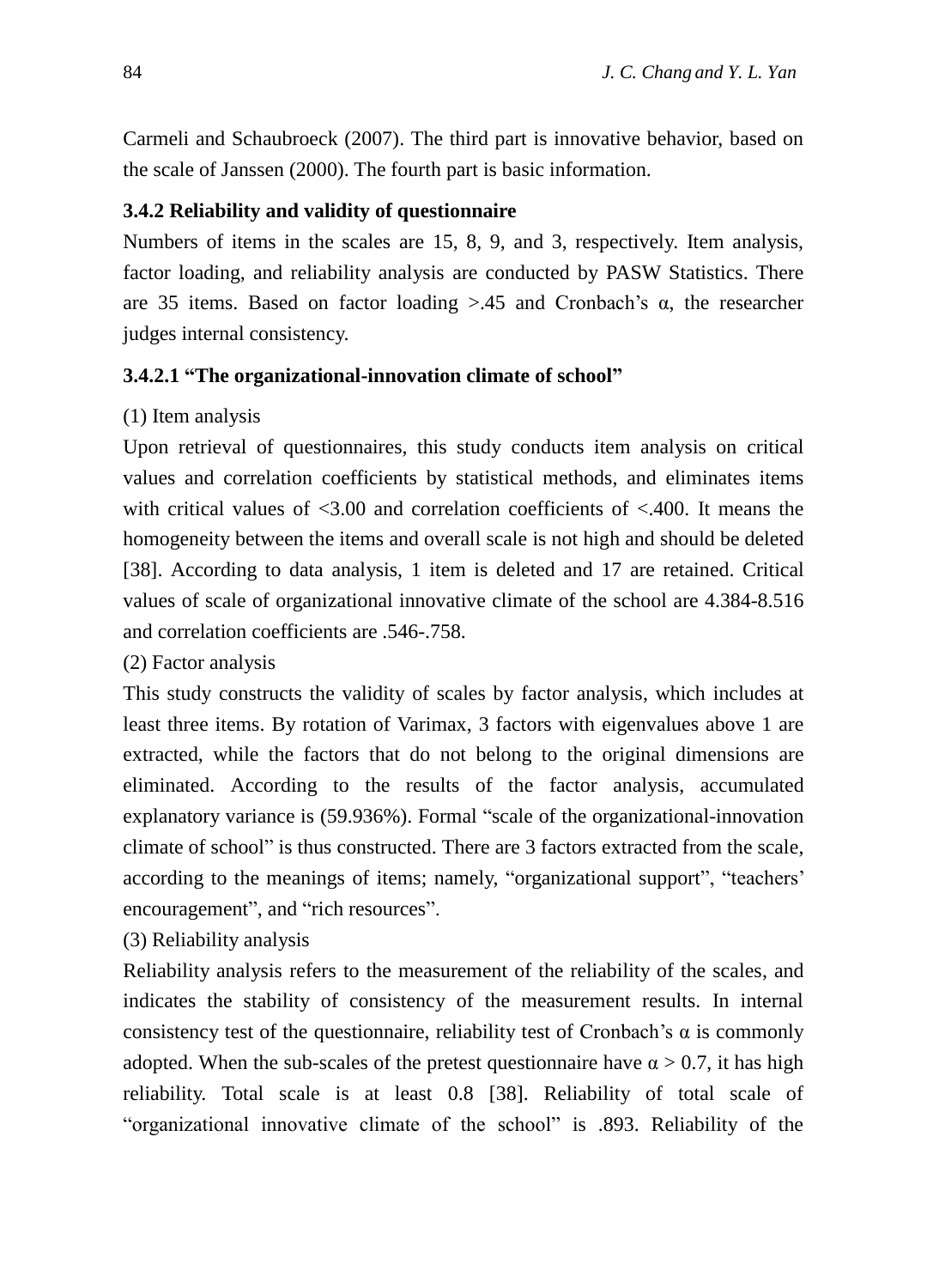sub-scales is .758-.814. The overall  $\alpha$  of the scale is high, and thus, the reliability is good.

#### **3.4.2.2. "Creative self-efficacy"**

(1) Item analysis

By statistical methods, this study conducts item analysis on critical values and correlation coefficients, and eliminates items with critical values <3.00 and correlation coefficients <.400. It means that homogeneity between the items and total scale is not high and the items should be deleted [38]. According to data analysis results, no items are eliminated and 8 items are retained. Critical values of creative self-efficacy are 4.585-8.478 and correlation coefficients are .633-.829.

#### (2) Factor analysis

This study constructs validity of scale by factor analysis, which includes at least 3 items. By rotation of Varimax, 3 factors with eigenvalue >1 are extracted, and the factors that do not belong to the dimension are deleted. Based on the results of factor analysis, accumulated explained variance is (53.712%), thus, formal "creative self-efficacy" is established.

(3) Reliability analysis

Reliability analysis means to measure the reliability of the scale, and indicates stability or consistency of the measured results. In internal consistency of questionnaires, reliability test of Cronbach's  $\alpha$  is commonly adopted. Sub-scales of pretest questionnaire have  $\alpha > 0.7$ , and has a high reliability. Total scale is at least 0.8 [38]. According to statistical result, reliability of the total scale of "creative self-efficacy" is .874, overall  $\alpha$  is high and the reliability is good.

#### **3.4.2.3. "Innovative behavior"**

#### (1) Item analysis

After retrieving the questionnaires, this study conducts item analysis on critical values and correlation coefficients by statistical methods, and eliminates items with critical values of  $\leq 3.00$  and correlation coefficients  $\leq 400$ . It means that homogeneity between the items and overall scale is not high and the items should be deleted [38]. According to data analysis result, no items are eliminated, and 9 items are retained. Critical values of innovative behavior are 4.298-9.122 and correlation coefficients are .524-.761.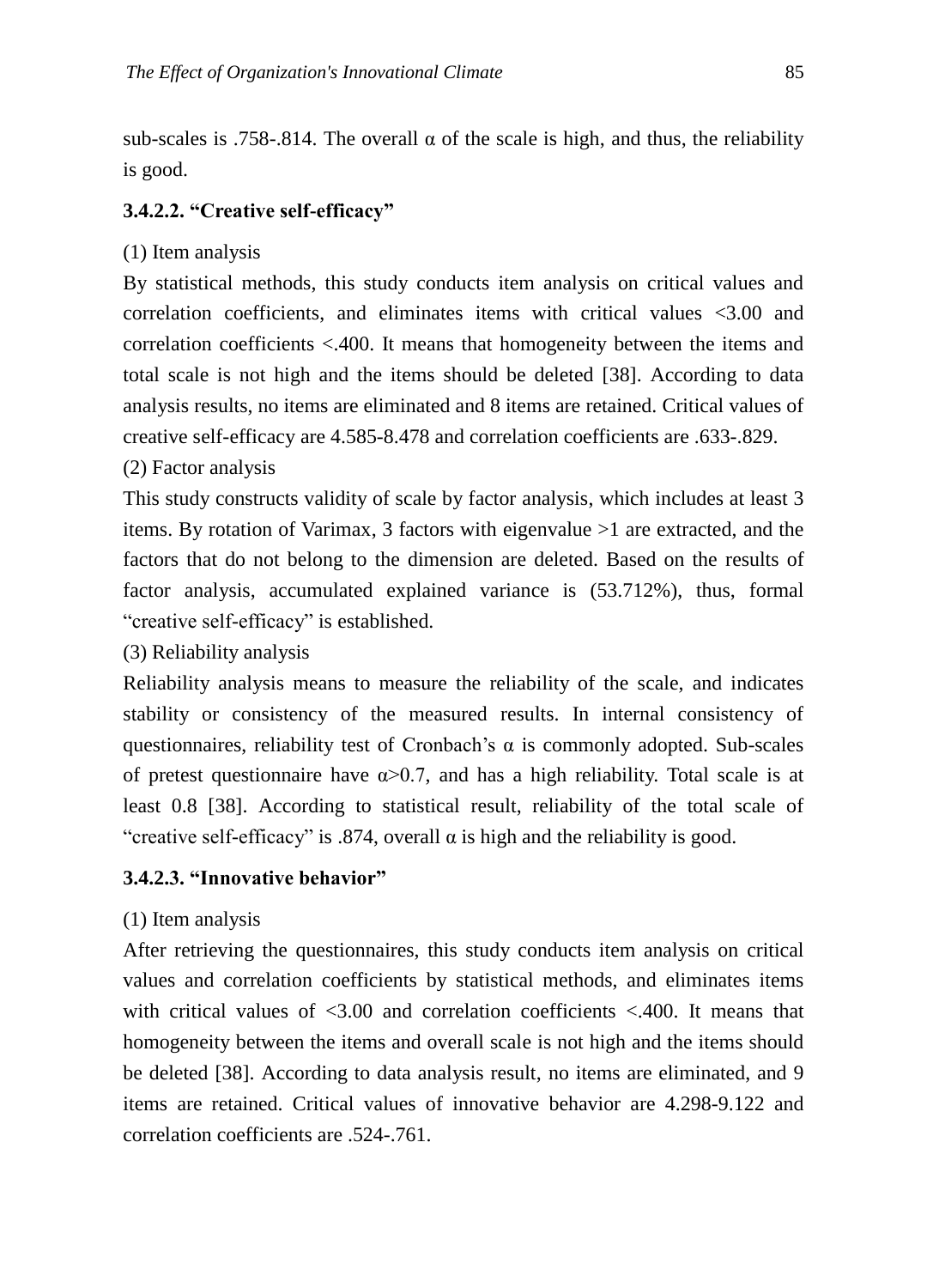#### (2) Factor analysis

This study constructs validity of scale by factor analysis. The factors include at least 3 items. By rotation of Varimax, 3 factors with eigenvalues of  $>1$  are extracted, and the factors that do not belong to the dimension are deleted. According to outcome of factor analysis, accumulated explained variance is (63.813%). Thus, a formal "scale of innovative behavior" is constructed. There are 3 factors extracted from the scale, and according to the meanings of items; they are named "output of innovative ideas", "promotion of innovative ideas", and "implementation of innovative ideas".

#### (3) Reliability analysis

Reliability analysis means to measure the reliability of the scale. It indicates the stability or consistency of the measurement outcomes. In internal consistency test of the questionnaire, reliability test of Cronbach's  $\alpha$  s is commonly adopted. Sub-scales of pretest questionnaire have  $\alpha$  > 0.7, and have high reliability. Total scale is at least 0.8 [38]. The findings demonstrate that reliability of the total scale of "innovative behavior" is .821. Reliability of the sub-scales is .629-.709. The overall α of the scale is high, and thus, the reliability is good.

#### **3.5 Data processing**

After the questionnaire survey, this study retrieved 803 samples, and encoded and inputted the 756 valid samples. Data analysis and processing were based on PASW Statistics. The statistical methods adopted are introduced below:

#### **3.5.1 Descriptive statistics**

By frequency distribution, this study recognized the distribution of university students' background variables, means of use, and standard deviations in order to introduce the university students' current "organizational innovative climate of the school", "creative self-efficacy", and "innovative behavior".

#### **3.5.2 Pearson product-moment correlation**

By Pearson product-moment correlation, this study probes into the correlation among "organizational innovative climate of the school", "creative self-efficacy", and "innovative behavior".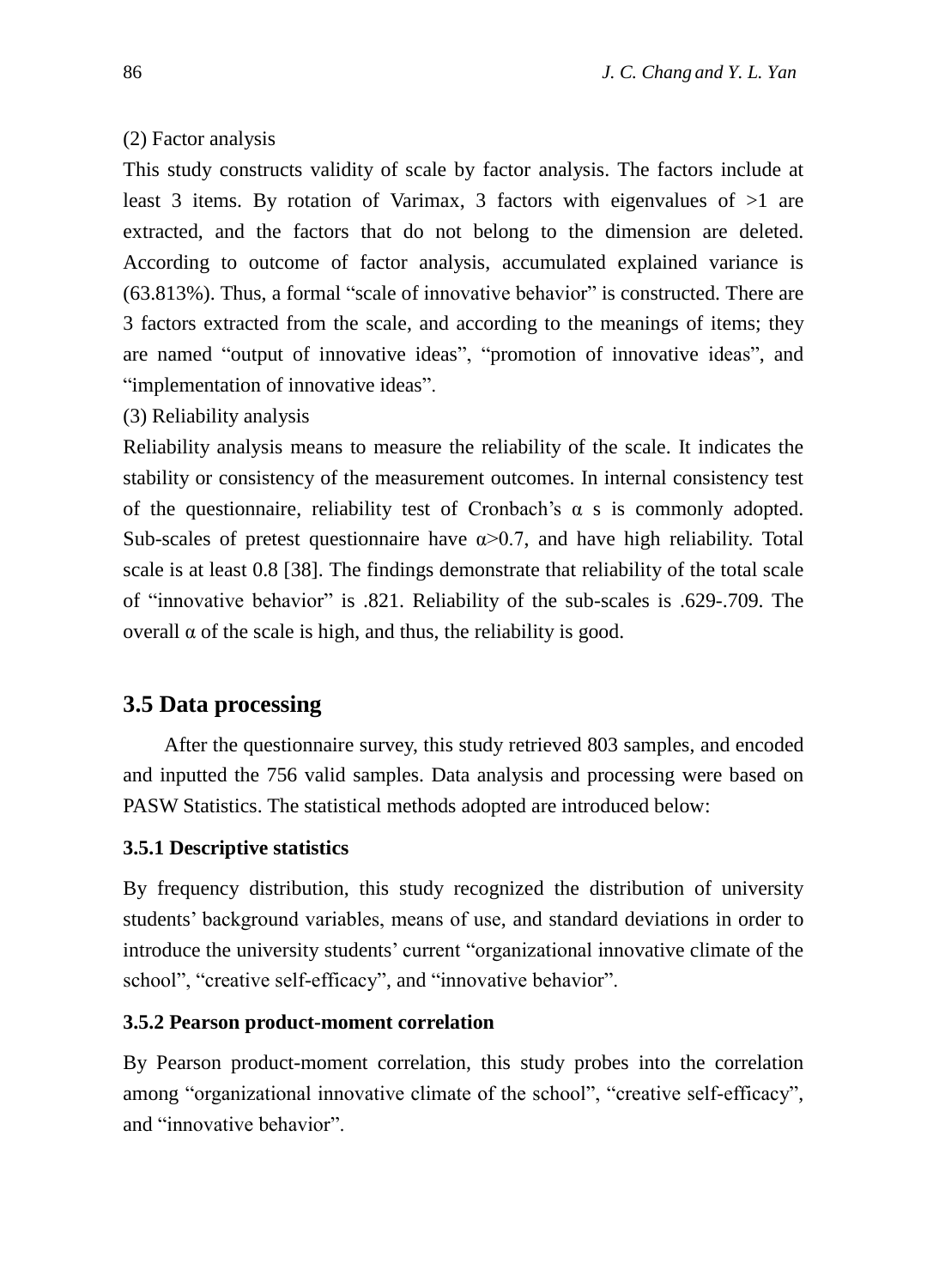#### **3.5.3 Simple regression analysis**

By simple regression analysis, this study determines the prediction of organizational innovative climate of the school on the students' innovative behavior, the prediction of organizational innovative climate of the school on the students' creative self-efficacy, and the prediction of the students' creative self-efficacy on innovative behavior.

## **4 Results and Discussion**

#### **4.1 Analysis of sample characteristics**

- 1) Gender: Regarding genders, there are 490 males (64.8%) and 266 females (35.2%).
- 2) College: Regarding colleges, 175 subjects are in College of Engineering (23.1%), 188 subjects are in College of Electrical and Computer Engineering (24.9%), 227 subjects are in College of Commerce and Management (30.0%), and 166 subjects are in College of Hospitality and Leisure (22.0%).
- 3) Grade: Regarding grades, there are 220 freshmen (19.1%), 224 sophomores (29.6%), 166 juniors (22.0%), and 146 seniors (19.3%).

The above is shown in Table 2.

| Background<br>variables | <b>Items</b>                | Number of people | Percentage $(\% )$ |
|-------------------------|-----------------------------|------------------|--------------------|
| Gender                  | Male                        | 490              | 64.8               |
|                         | Female                      | 266              | 35.2               |
| College                 | College of Engineering      | 175              | 23.1               |
|                         | College of Electrical and   | 188              | 24.9               |
|                         | <b>Computer Engineering</b> |                  |                    |
|                         | College of Commerce and     | 227              | 30.0               |
|                         | Management                  |                  |                    |
|                         | College of Hospitality      | 166              | 22.0               |
|                         | and Leisure                 |                  |                    |
| Grade                   | Freshman                    | 220              | 19.1               |
|                         | Sophomore                   | 224              | 29.6               |
|                         | Junior                      | 166              | 22.0               |
|                         | Senior                      | 146              | 19.3               |
| Total                   |                             | 756              | 100%               |

Table 2: Analysis of samples' basic information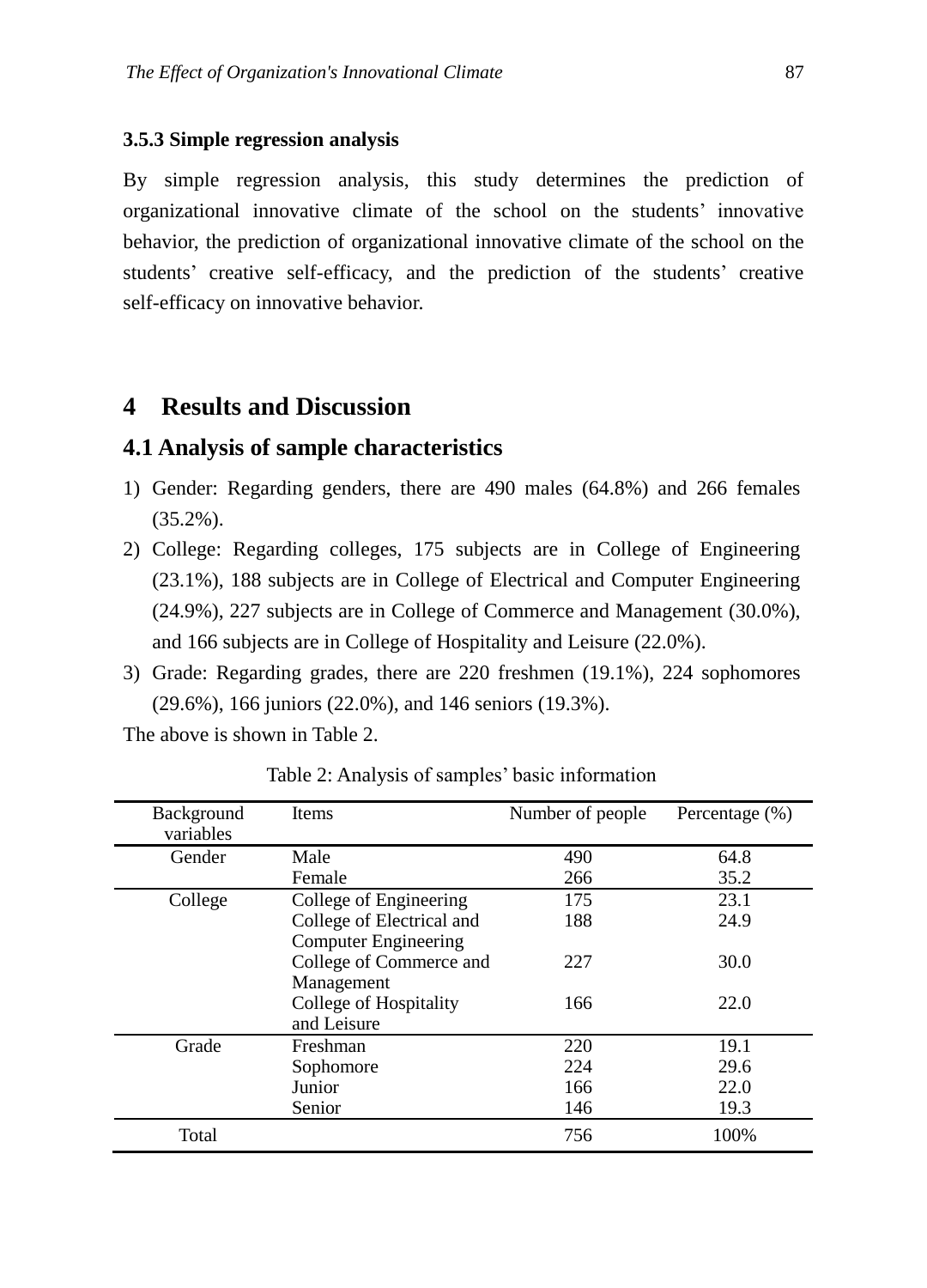# **4.2 Performance of the organizational-innovation climate of school, creative self-efficacy and innovative behavior**

#### **4.2.1 Performance of the organizational-innovation climate of school**

According to the subjects' responses, this study analyzes the performance of university students on the organizational-innovation climate of school. The score of 3.70 denotes medium and high levels. The scores of the dimensions are 3.57~3.76. Generally speaking, the performance of university students in the dimensions of the organizational-innovation climate of school is satisfying. Except for "rich resources", which is insignificant, the overall scale and the dimensions are significant. The performance of "organizational support" is first; followed by "teachers' encouragement" and "rich resources", as shown in Table 3.

Table 3: Performance analysis on the students on organizational innovative climate of the school

| Dimensions                 | Number<br>of items | Mean | Standard<br>deviation | t value<br>(test value is<br>3.5) | Ranking        |
|----------------------------|--------------------|------|-----------------------|-----------------------------------|----------------|
| Organizational<br>support  | 6                  | 3.76 | .61                   | $11.69*$                          |                |
| Teachers'<br>encouragement |                    | 3.72 | .63                   | $9.65*$                           | $\overline{2}$ |
| Rich resources             | 4                  | 3.57 | .64                   | 2.99                              | 3              |
| Total                      | 15                 | 3.70 | .54                   | $9.99*$                           |                |

\**p*<.05

#### **4.2.2 Performance of creative self-efficacy**

According to the subjects' responses, this study analyzes students' creative self-efficacy. The score of overall creative self-efficacy is 3.66, and is a medium to high level. University students perform well in creative self-efficacy. Overall significance level is significant, as shown in Table 4.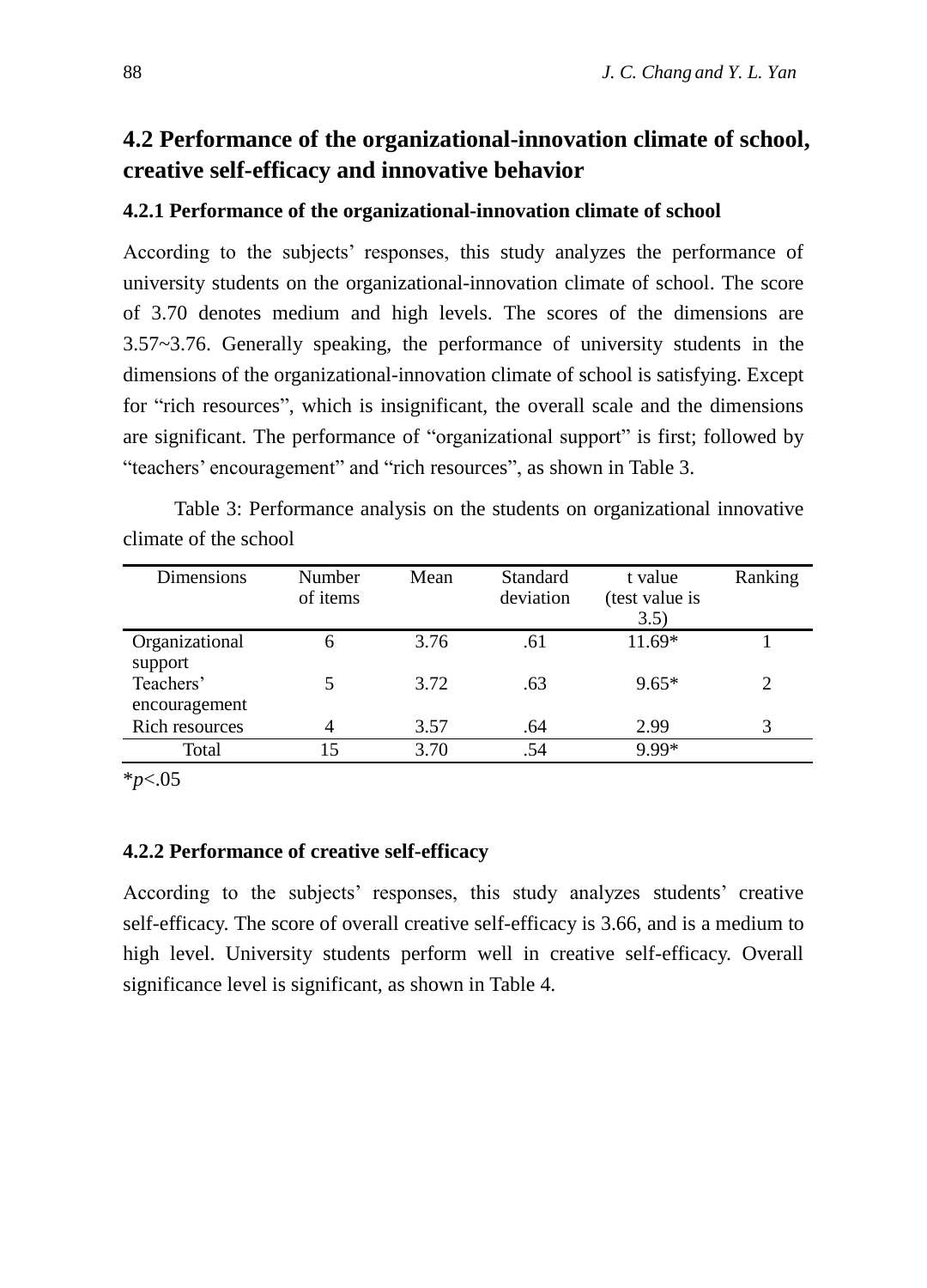| Dimension | Number of<br>items | Mean | <b>Standard</b><br>deviation | t value<br>(test value is<br>3.5) |
|-----------|--------------------|------|------------------------------|-----------------------------------|
| Total     |                    | 3.66 | .54                          | 8.39*                             |
|           |                    |      |                              |                                   |

Table 4: Performance analysis of the students' creative self-efficacy

\**p*<.05

#### **4.2.3 Performance of innovative behavior**

According to the subjects' responses, this study analyzes university students' innovative behavior. Score of university students' innovative behavior is 3.60, and is a medium to high level. The scores of the dimensions are 3.46~3.69. University students perform well in the dimensions of innovative behavior. Except for "promotion of innovative ideas", which is insignificant, the overall scale and dimensions are significant. Performance of "output of innovative ideas" is first; followed by "implementation of innovative ideas" and "promotion of innovative ideas", as shown in Table 5.

Table 5: Performance analysis of the students' innovative behavior

| <b>Dimensions</b>                     | Number<br>of items | Mean | Standard<br>deviation | t value<br>(test value is<br>3.5) | Ranking |
|---------------------------------------|--------------------|------|-----------------------|-----------------------------------|---------|
| Output of innovative<br>ideas         | 3                  | 3.69 | .59                   | $9.08*$                           |         |
| Promotion of<br>innovative ideas      |                    | 3.46 | .63                   | $-1.57$                           | 3       |
| Implementation of<br>innovative ideas | 3                  | 3.65 | .62                   | $6.84*$                           | 2       |
| Total                                 | Q                  | 3.60 | .54                   | $5.31*$                           |         |

\**p*<.05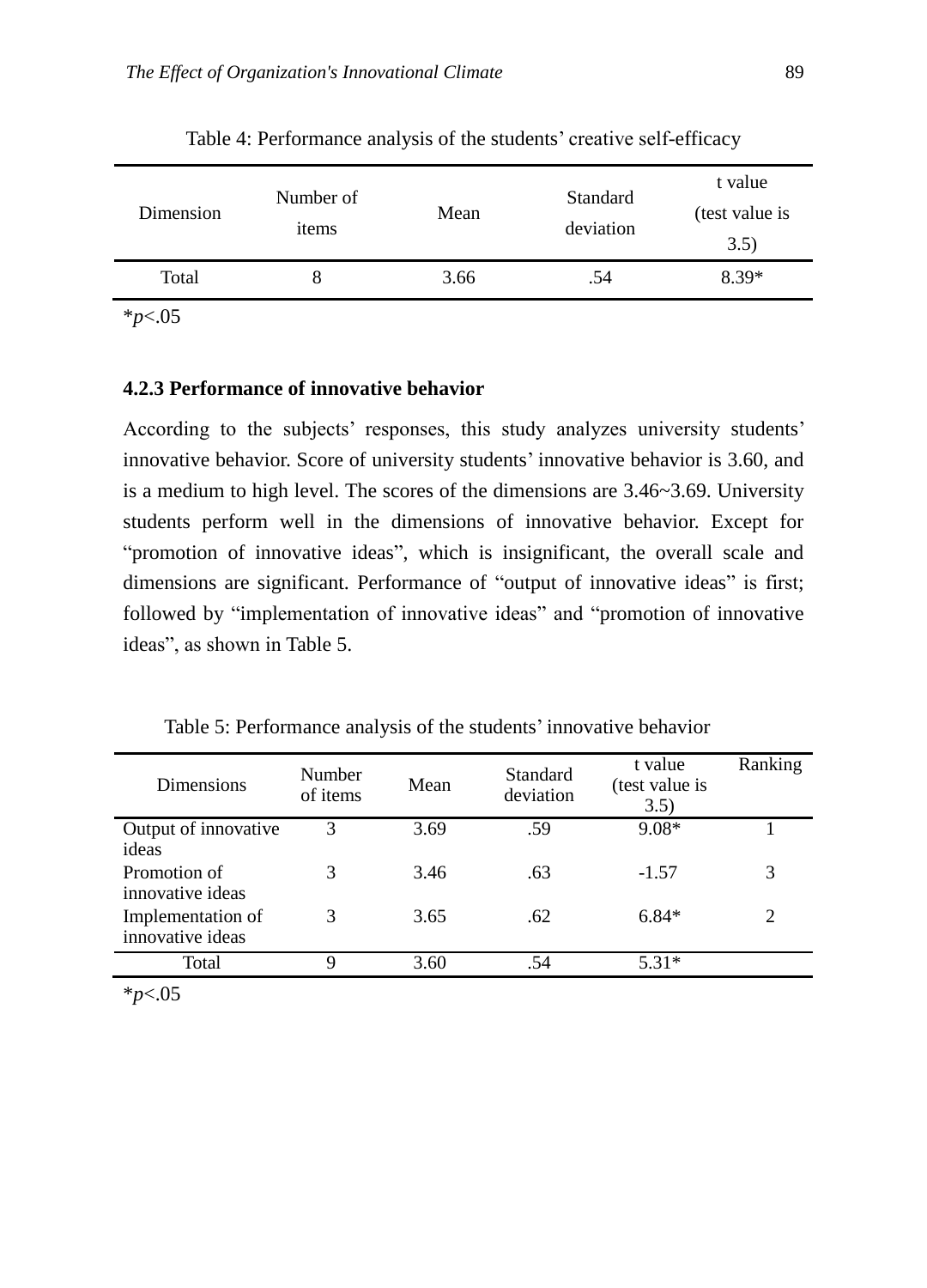# **4.3 Relationship among the organizational-innovation climate of school, creative self-efficacy and innovative behavior**

# **4.3.1 Correlation between the organizational-innovation climate of school and creative self-efficacy**

According to analytical results, correlation of university students on the organizational-innovation climate of school and creative self-efficacy is significant ( $p<.001$ ), and correlation coefficients is .744. Thus, there is a significant and positive correlation between the variables. Regarding correlation of university students in the dimensions of the organizational-innovation climate of school and creative self-efficacy, correlation between the variables is significant (p<.001). Correlation coefficient between overall the organizational-innovation climate of school and overall creative self-efficacy is  $.744$  ( $p<0.05$ ); correlation coefficients between overall creative self-efficacy and the dimensions of the organizational-innovation climate of school are .481-.512 (p<.05). The statistical results above are as shown in Table 6. According to analytical results, when university students of overall organizational innovation climate of school are higher, their creative self-efficacy will be higher.

Table 6: Correlation between dimensions of the organizational-innovation climate of school and creative self-efficacy

|                           | the organizational-innovation climate of school |                            |                |           |  |  |
|---------------------------|-------------------------------------------------|----------------------------|----------------|-----------|--|--|
| Variable                  | Organizational<br>support                       | Teachers'<br>encouragement | Rich resources | Total     |  |  |
| Creative<br>self-efficacy | .481***                                         | $512***$                   | $.504***$      | $.744***$ |  |  |

\*\*\**p*<.001

# **4.3.2 Correlation between the organizational-innovation climate of school and innovative behavior**

According to analytical results, correlation of university students on the organizational-innovation climate of school and innovative behavior is significant (*p*<.001), and correlation coefficients is .577. Thus, there is a significant and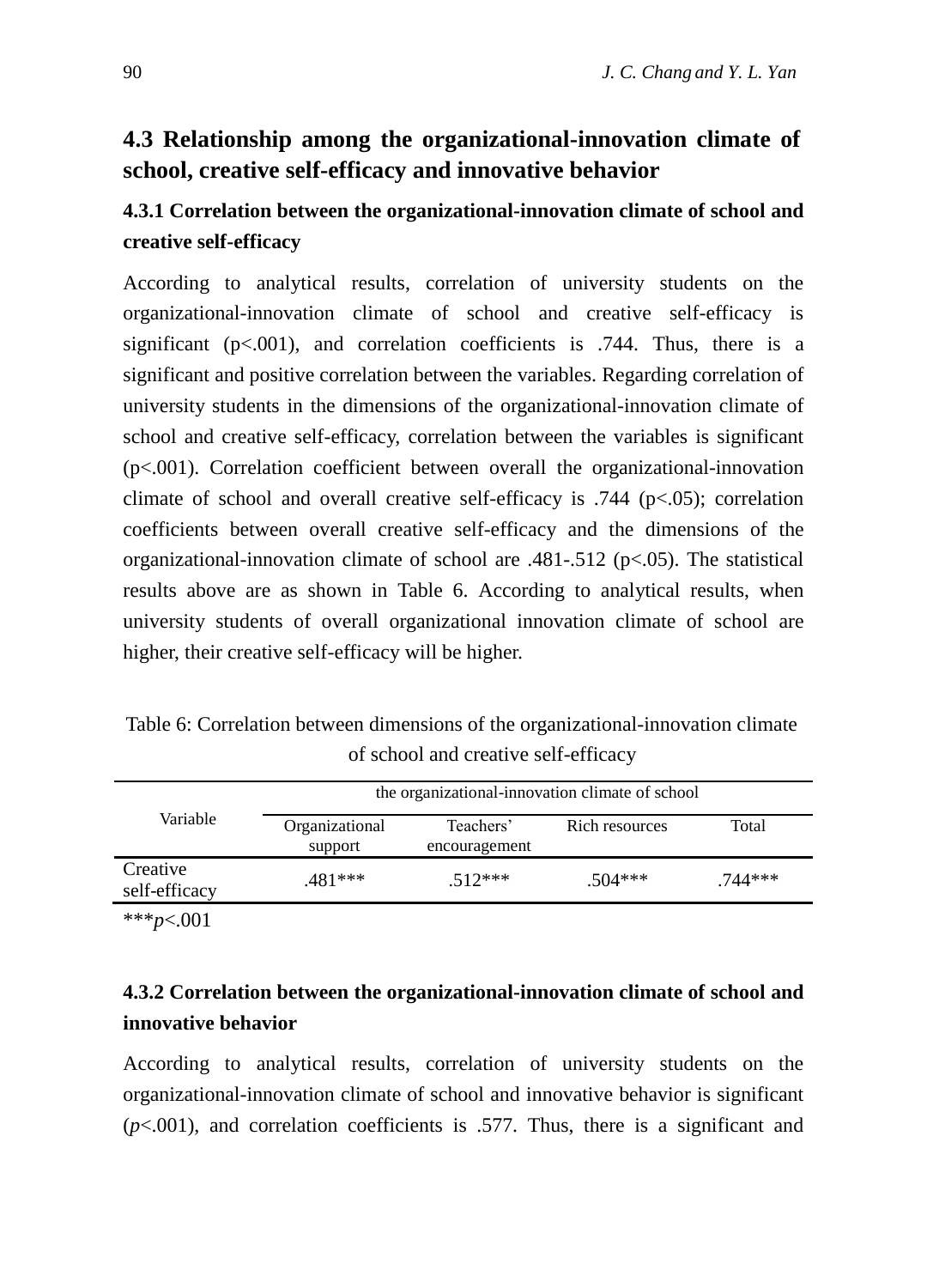positive correlation among the variables. Regarding the correlation of university students in dimensions of the organizational-innovation climate of school and innovative behavior, it is significant  $(p<.001)$ . Correlation coefficient between overall the organizational-innovation climate of school and overall innovative behavior is .577 (*p*<.05); correlation coefficients between overall the organizational-innovation climate of school and dimensions of innovative behavior are .482-534 ( $p$ <.05); correlation coefficients between overall innovative behavior and dimensions of the organizational-innovation climate of school are .487-519 ( $p<$ .05). The statistical analysis results are as shown in Table 7. Based on the analysis, when university students' overall the organizational-innovation climate of school is higher, innovative behavior will be higher. When university students' dimensions of organizational innovative climate of the school are higher, the dimensions of innovative behavior will be higher.

|                                       | the organizational-innovation climate of school |                            |                   |           |  |  |
|---------------------------------------|-------------------------------------------------|----------------------------|-------------------|-----------|--|--|
| Variables                             | Organizational<br>support                       | Teachers'<br>encouragement | Rich<br>resources | Total     |  |  |
| Output of innovative ideas            | $429***$                                        | $.423***$                  | $.457***$         | $.502***$ |  |  |
| Promotion of innovative<br>ideas      | .389***                                         | $422***$                   | $.450***$         | $.482***$ |  |  |
| Implementation of<br>innovative ideas | $.466***$                                       | $459***$                   | $.461***$         | $.534***$ |  |  |
| Total                                 | .487***                                         | .495***                    | $.519***$         | $.577***$ |  |  |

Table 7: Correlation between the organizational-innovation climate of school and innovative behavior

\*\*\**p*<.001

#### **4.3.3 Correlation between creative self-efficacy and innovative behavior**

According to analytical results, correlation of university students on creative self-efficacy and innovative behavior is significant  $(p<.001)$ , and correlation coefficient is.744. Thus, there is a significant and positive correlation between the variables. Regarding the correlation between dimensions of university students' innovative behavior and creative self-efficacy, it is significant  $(p<.001)$ . Correlation coefficient between overall innovative behavior and overall creative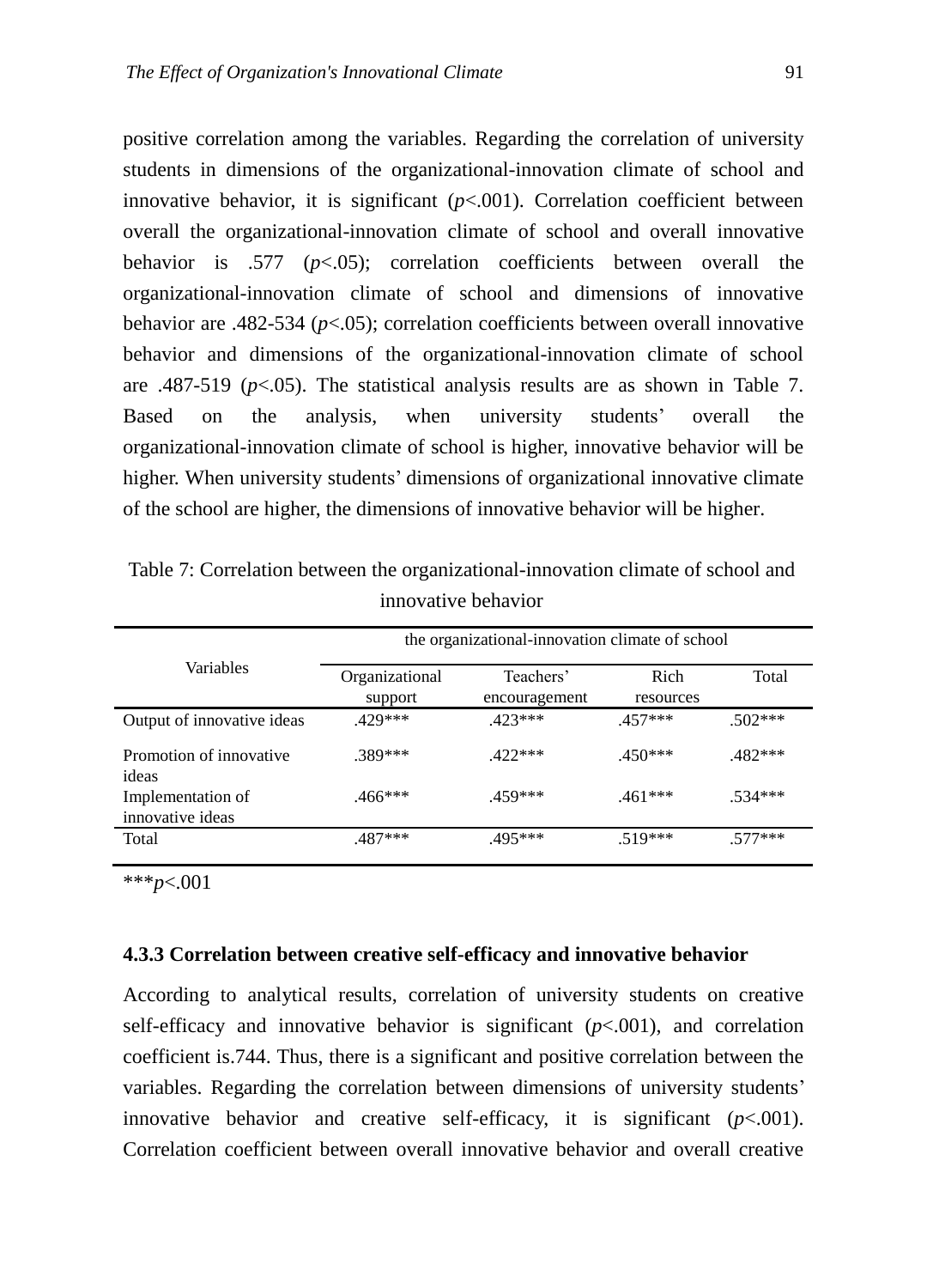self-efficacy is .744 (*p*<.05); correlation coefficients between overall creative self-efficacy and dimensions of innovative behavior are .645-.671 (*p*<.05). The statistical results are as shown in Table 8. According to the results, when university students' overall creative self-efficacy is higher, innovative behavior will be higher.

|                           | Innovative behavior |              |                |           |  |  |  |
|---------------------------|---------------------|--------------|----------------|-----------|--|--|--|
| Variables                 | Output of           | Promotion of | Implementation | Total     |  |  |  |
|                           | innovative          | innovative   | of innovative  |           |  |  |  |
|                           | ideas               | ideas        | ideas          |           |  |  |  |
| Creative<br>self-efficacy | $.671***$           | $.645***$    | $646***$       | $.744***$ |  |  |  |
| *** <i>p</i> <.001        |                     |              |                |           |  |  |  |

Table 8: Correlation between creative self-efficacy and innovative behavior

**4.4 Effects of organizational innovative climate of the school, creative self-efficacy, and innovative behavior** 

# **4.4.1 Prediction of organizational innovative climate of the school and creative self-efficacy**

According to analytical results, multiple correlation coefficients of teachers' encouragement, rich resources, organizational support, and organizational innovative climate of the school is .580, and determination coefficient is (33.7%), which is significant. It means that the 3 independent variables in the regression model can explain (33.7%) variance of organizational innovative climate of the school, as shown in Table 9.

Regarding the explanatory variance of individual variables, prediction of "teachers' encouragement" is the best, with an explanatory variance of (26.2%), followed by "rich resources" and "organizational support", with increased explanatory variances of (6.2%) and (1.3%). According to normalized regression coefficients, "teachers' encouragement", "rich resources", and "organizational support" are positive, meaning that the three variables positively influence students on organizational innovative climate of the school. In other words, the more "teachers' encouragement", "rich resources", and "organizational support" are, the higher the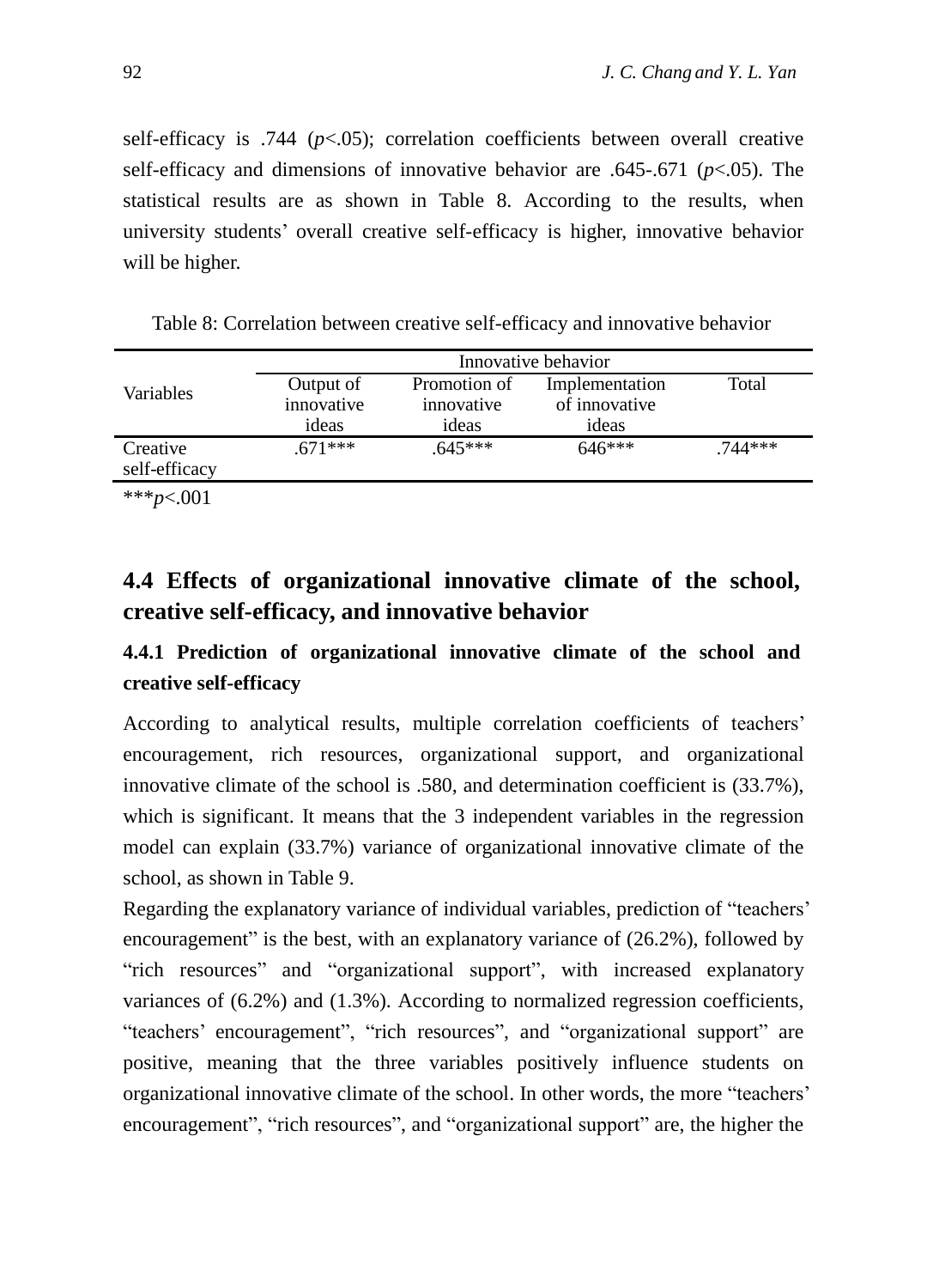students' creative self-efficacy will be. Therefore, when the students on organizational support, teachers' encouragement, and rich resources of organizational innovative climate of the school are higher, their creative self-efficacy will be higher.

Table 9: Prediction of organizational innovative climate of the school on creative self-efficacy

| Order of the               | Creative self-efficacy |       |            |        |      |            |
|----------------------------|------------------------|-------|------------|--------|------|------------|
| variables                  | R                      | $R^2$ | $\Delta R$ | В      |      | F value    |
| Interval<br>(constant)     |                        |       |            | 12.460 |      |            |
| Teachers'<br>encouragement | .512                   | .262  | .262       | .372   | .275 | 267.711*** |
| Rich resources             | .569                   | .324  | .062       | .399   | .237 | 180.476*** |
| Organizational<br>support  | .580                   | .337  | .013       | .188   | .160 | 127.274*** |
|                            |                        |       |            |        |      |            |

\*\*\**p*<.001

# **4.4.2 Prediction of organizational innovative climate of the school on innovative behavior**

Based on analytical result, the multiple correlation coefficient of rich resources, teachers' encouragement, organizational support, and organizational innovative climate of the school is .581, and the determination coefficient is (33.8%), which are significant. It means that the 3 independent variables in the regression model can explain (33.8%) variance of organizational innovative climate of the school, as shown in Table 10.

Regarding the explained variance of individual variables, prediction of "rich resources" is the best, and explained variance is (27%), followed by "teachers' encouragement" and "organizational support". The increased explained variances are (5.4%) and (1.5%). According to normalized regression coefficients, "teachers' encouragement", "rich resources", and "organizational support" are positive. It means that the 3 variables positively influence students on the organizational innovative climate of the school. In other words, when "teachers' encouragement", "rich resources and "organizational support" are higher, the students' innovative behavior is also higher. Thus, when the students on organizational support, teachers' encouragement, and rich resources of organizational innovative climate of the school are higher, their innovative behavior will be higher.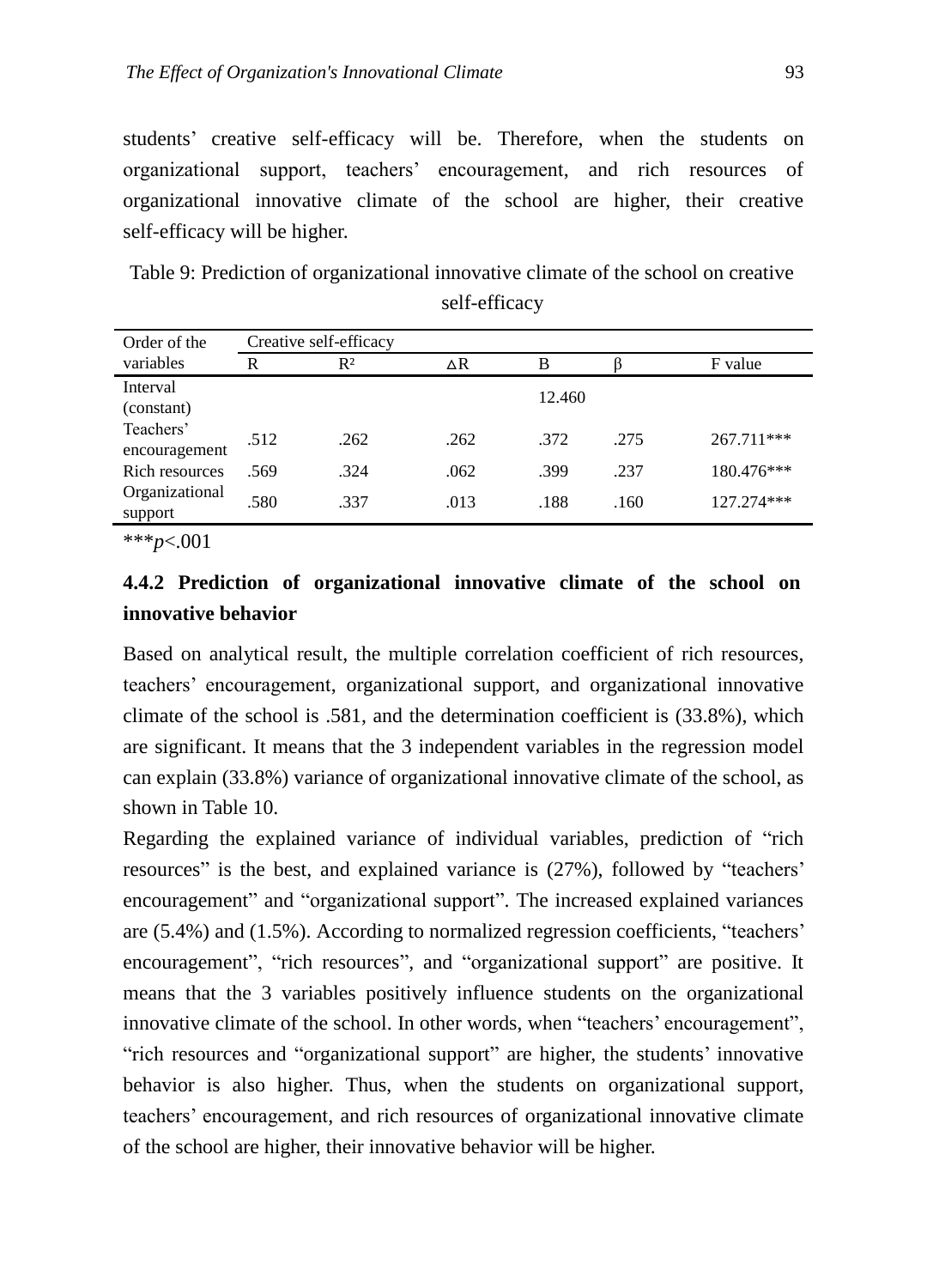| Order of the               | Innovative behavior |       |      |        |      |            |
|----------------------------|---------------------|-------|------|--------|------|------------|
| variables                  | R                   | $R^2$ | ΔR   | B      |      | F value    |
| Interval<br>(constant)     |                     |       |      | 13.450 |      |            |
| Rich resources             | .519                | .270  | .270 | .512   | .270 | 278.191*** |
| Teachers'<br>encouragement | .569                | .323  | .054 | .352   | .231 | 179.847*** |
| Organizational<br>support  | .581                | .338  | .015 | .227   | .171 | 127.927*** |

Table 10: Predication analysis of the organizational-innovation climate of school on innovative behavior

\*\*\**p*<.001

# **5 Conclusions and Suggestions**

#### **5.1 Conclusions**

Based on the findings, this study obtains the conclusions below by treating the students of the University as subjects:

- 1) Regarding the organizational-innovation climate of school, the students perceive "organizational support" as the highest and "rich resources" as the lowest.
- 2) Regarding creative self-efficacy, the students' overall performance is satisfactory.
- 3) Regarding innovative behavior, the students' performance of "output of innovative ideas" is the best, while "promotion of innovative ideas" is the worst.
- 4) The organizational-innovation climate of school positively influences students' creative self-efficacy and innovative behavior. Likewise, [20], [27] and [32] suggested that organizational innovative climate can guide members to innovation, and the individuals will effectively carry out innovative ideas.
- 5) The students' creative self-efficacy positively influences innovative behavior, which is consistent with [18]. In other words, creative self-efficacy can effectively enhance innovative behavior.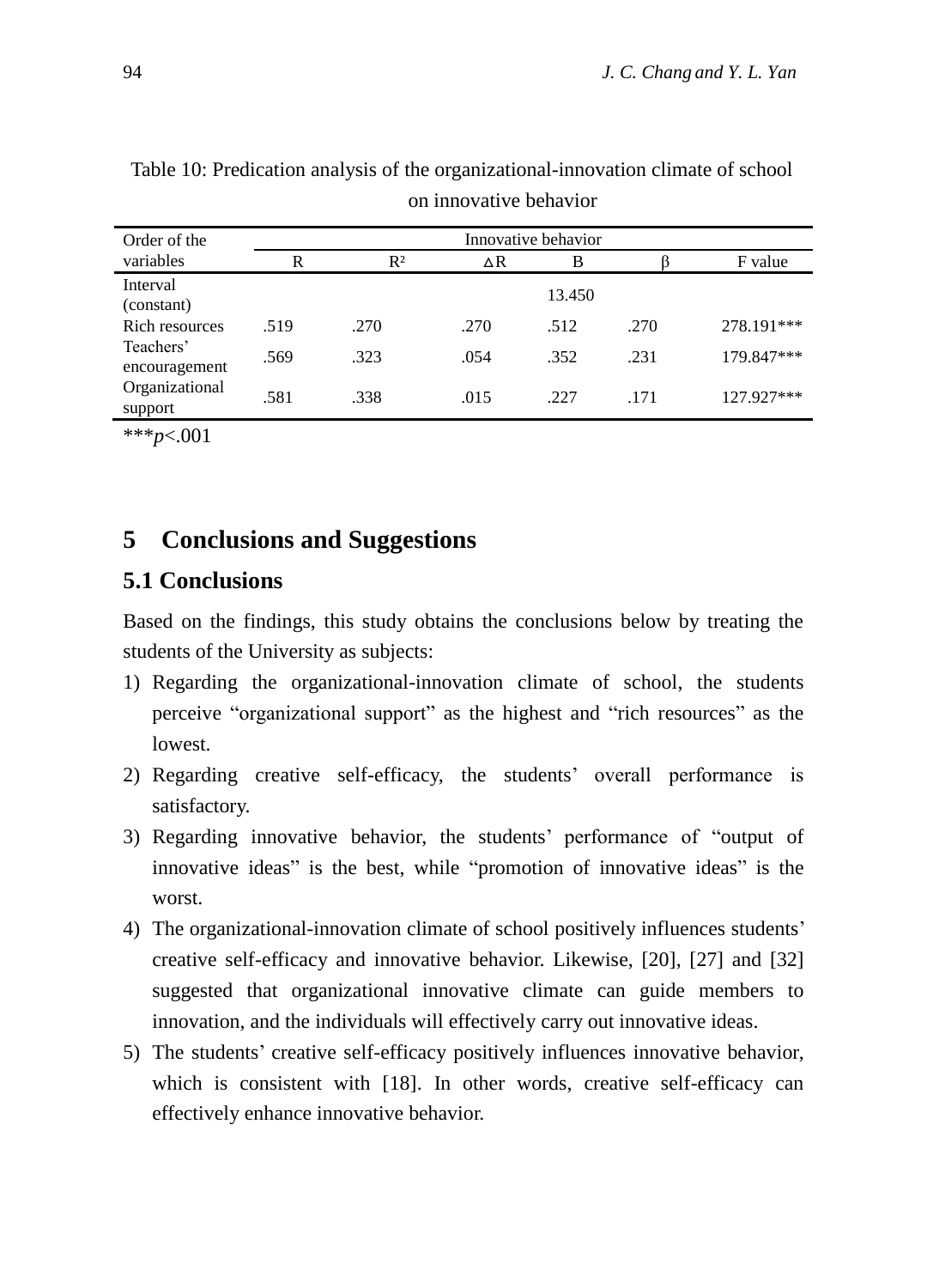## **5.2 Suggestions**

- 1. In order to effectively implement organizational innovation, the school should enhance support for students, as it can increase the students' innovative motive and identification with the school through a reward system.
- 2. The school provides more resources to allow the students to freely create more ideas and carry them out.
- 3. During instruction, the school should allow students to expand their imagination, and add more creative training courses in curriculum planning in order to enhance students' creative thinking capabilities.
- 4. The school should host various creative proposals or competitions, and encourage students to participate in creative competitions, both in and out of the school, in order to establish confidence and problem-solving capabilities.
- 5. Students' participation in creative exhibitions, both in and out of school, will help trigger creative thoughts, cultivate added expertise, and expand international visions.

# **References**

- [1] R. C. Chang, *Relationship between Innovative Climate of the School and Operational Effectiveness: Using Vocational Schools as Examples*, Taipei City: Hsieh Fu, 2005b.
- [2] C.E. Shalley, Effects of productivity goals, creativity goals, and personal discretion on individual creativity, *Journal of Applied Psychology,* **76**, (1991), 179-185.
- [3] R. W. Woodman, J. E. Sawyer and R. W. Griffin, Toward a Theory of Organizational Creativity, *The Academy of Management Review,* **18**(2), (1993), 293-231.
- [4] A. McEvoy and R. Welker, Antisocial Behavior, Academic Failure, and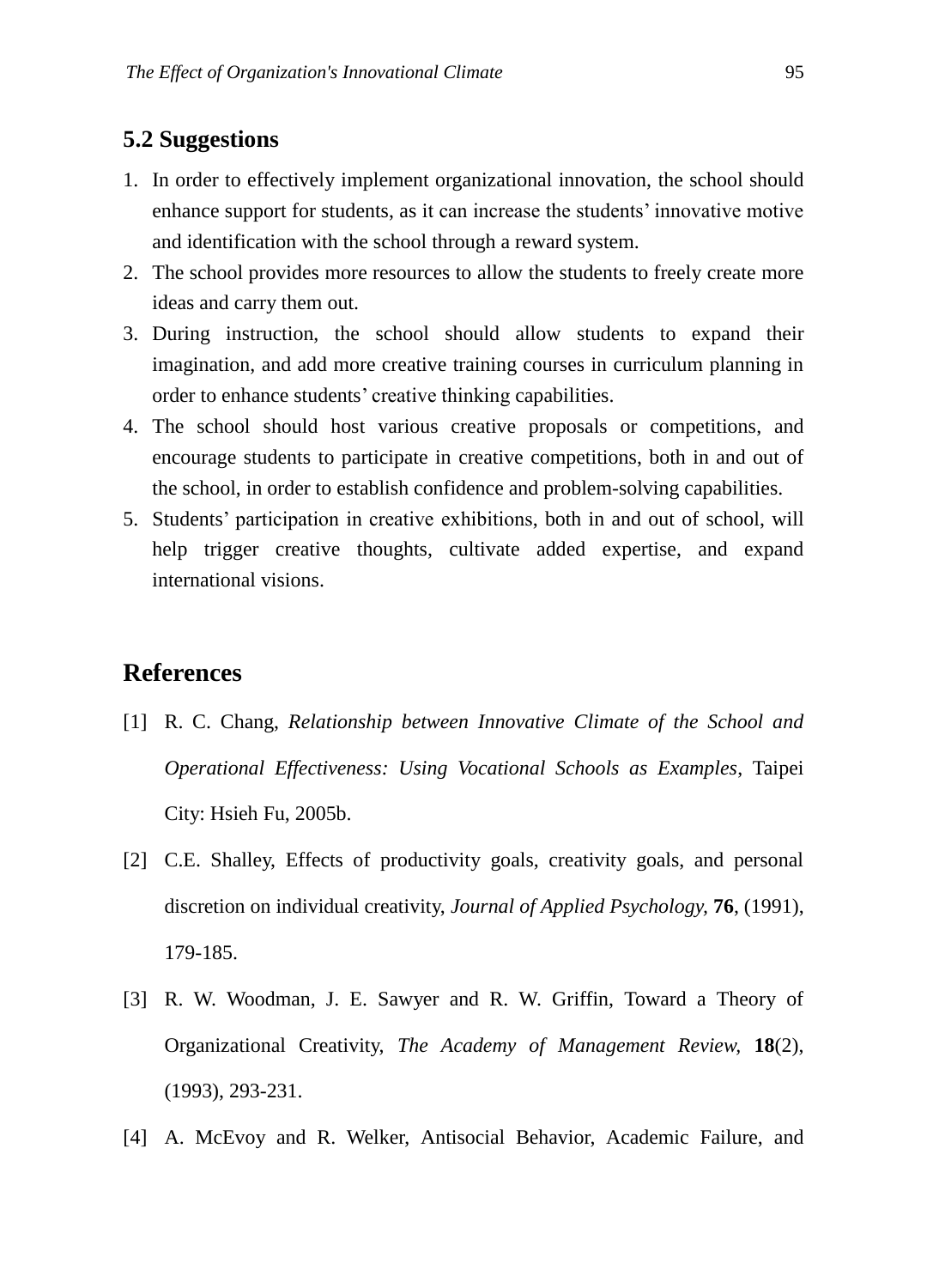School Climate: A Critical Review, *Journal of Emotional and Behavioral Disorders,* **8**(3), (2000), 130-140.

- [5] B. Y. Kao, To Enhance Knowledge Management to Increase School Efficacy, *The Educator Monthly,* **383**, (1999), 29-32.
- [6] C. S. Wu and T. Y. Lin, Operational Innovation, *Educational Resources and Research,* **53**, (2003), 134-135.
- [7] W. K. Hoy and C. G. Miskel, *Educational Administration: Theory, Research, and Practice*, New York: McGraw-Hill, 2005.
- [8] A. W. Halpin, and D. B. Croft, *The organizational climate of schools*, Washington D.C.: U.S. Department of Health, Education & Welfare: National Institute of Education, 1962.
- [9] H. F. Lan, Study on Correlation among Organizational Climate, Knowledge Sharing Strategy and Instructional Innovation in Vocational Schools of Northern Taiwan, *2009 "Human Resource Development and Educational Study" Collection of Essays of Academic Conference,* **98**(5), (2009), 232-251.
- [10] C. M. Chin, *Educational Administration: Theory*, Taipei: Wu Nan, 1997.
- [11] J. E. Li, *Study on Relationship among Organizational Innovative Climate, Brand Management and Competitive Advantages in Elementary Schools of Kaohsiung City and County*, Master's thesis (unpublished), Graduate Institute of Education, National Kaohsiung Normal University, Kaohsiung, 2006.
- [12] A. Bandura and N. E. Adams, Analysis of Self-efficacy theory of behavioral change, *Cognitive Therapy and Research,* **1**(4), (1977), 287-310.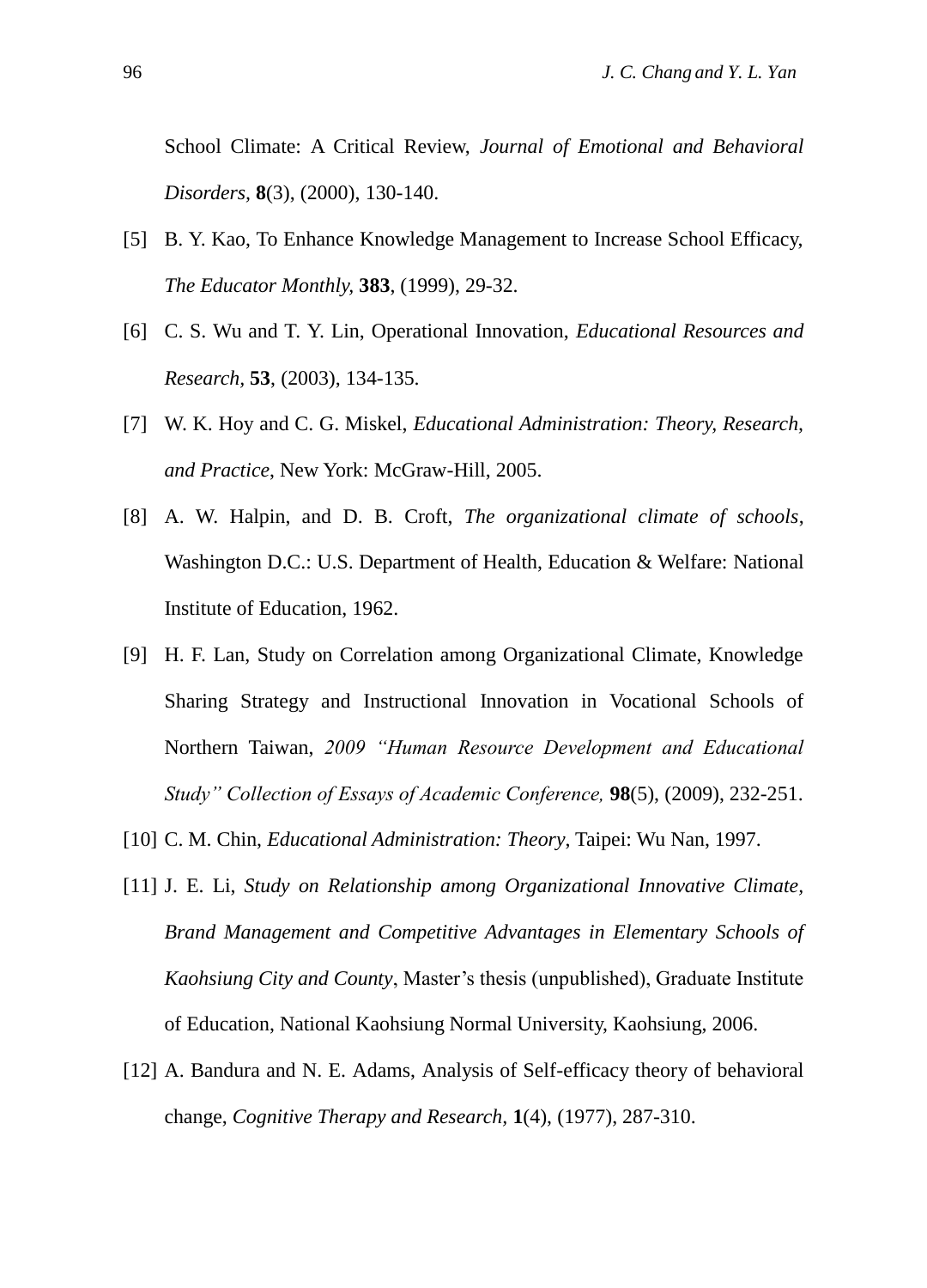- [13] A. Bandura, Self-efficacy: toward a unifying theory of behavioral change, *Psychological Review,* **84**, (1997a), 191-215.
- [14] A. Bandura, *Social foundations of thought and action: A social cognitive theory*, New Jersery : Englewood Cliffs, 1986.
- [15] A. Bandura, On the psychosocial impact and mechanisms of spiritual modeling, *The International Journal for the Psychology of Religion,* **13**, (2003), 167-173.
- [16] C. J. Spieker and V. B. Hinsz, Repeated success and failure influences on self-efficacy and personal goals, *Social Behavior & Personality,* **2**, (2004), 191-198.
- [17] C. A. Chambliss and E. J. Murray, Efficacy attribution, locus of control, and weight loss, *Cognitive Therapy and Research,* **3**, (1979), 349-353.
- [18] S. P. Hong, *Effects of Important Others' Feedback, Creative Self-Efficacy and Internal and External Motives on Creative Behavior: Structural Equation Test Based on Social Cognitive Theory*, Master's thesis (unpublished), Graduate Institute of Education, National Chiao Tung University, Hsinchu City, 2004
- [19] P. Tierney, and S. M. Farmer, Creative self-efficacy: Its potential antecedents and relationship to creative performance, *Academy of Management Journal,*  **45**(6), (2002), 1137-1148.
- [20] T. M. Amabile, A model of creativity and innovation in organization, *Research in Organizational Behavior,* **10**, (1988), 123-176.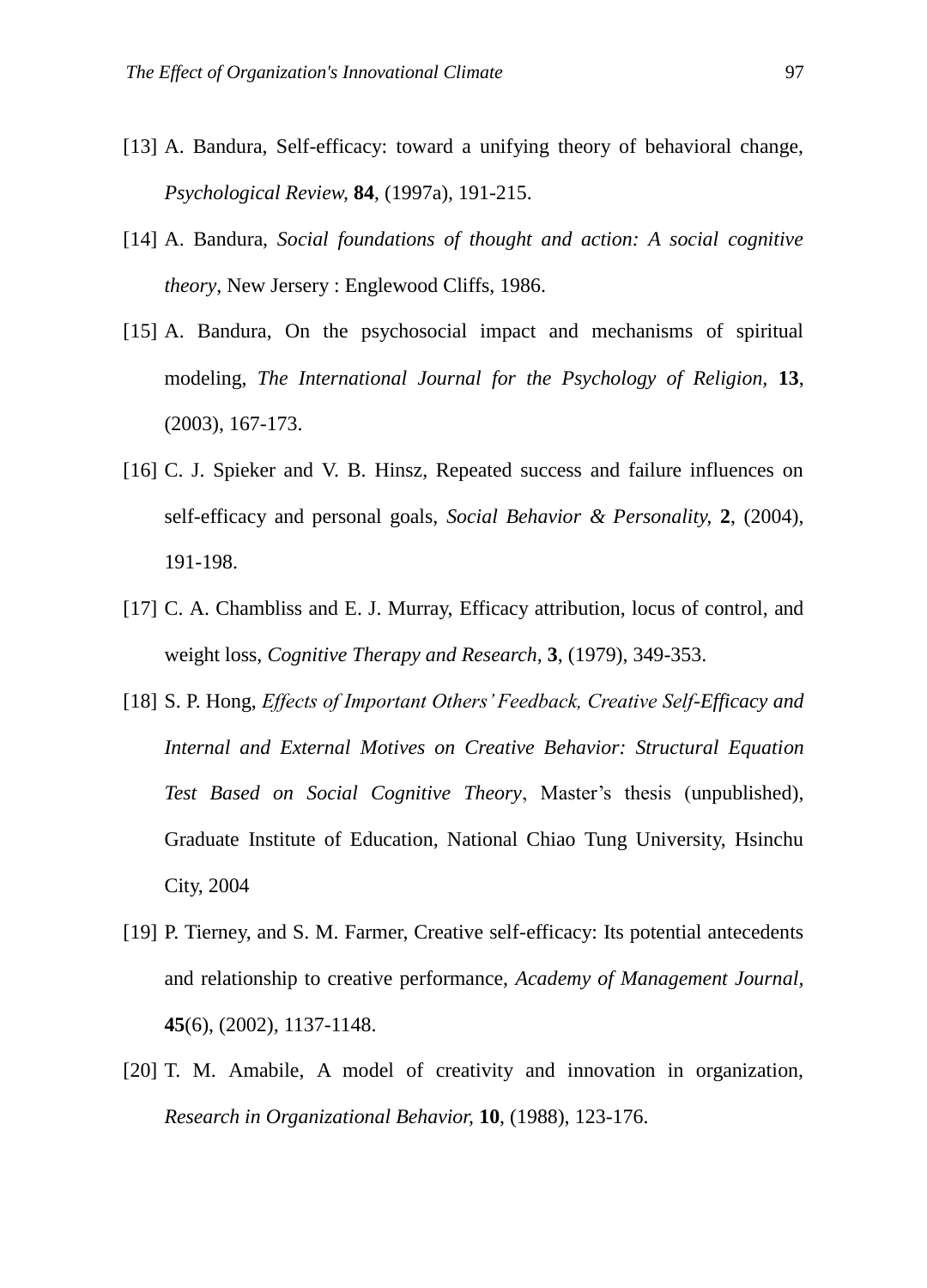- [21] G. Chen, S. M. Gully and D. Eden, Validation of a new general self-efficacy scale, *Organizational Research Methods,* **4**, (2001), 62-83.
- [22] C. Ford, A theory of individual creative action in multiple social domains, *Academy of Management Review,* **21**, (1996), 1112-1142.
- [23] J. McGourty, L. A. Tarshis and P. Dominick, Managing innovation: Lessons from world class organizations, *International Journal of Technology Management,* **11**, (1996), 354-368.
- [24] C. S. Wu and H. C. Lai, Study on Innovative Operation Effectiveness, Obstacles and Solution of Elementary Schools, *Educational Research,* **141**, (2006), 58-74.
- [25] E. M. Rogers, *Diffusion of innovation* (4<sup>th</sup>), New Youk: The Free Press, 1995.
- [26] P. F. Drucker, *Innovation and entrepreneurship: Practice and principles*, London: Heinemann, 1986.
- [27] R. Kanter, When a thousand flowers bloom Structural, collective, and social conditions for innovation in organizations, *Research in organizational behavior,* **10**, (1988), 169-211.
- [28] Y. Y. Chang, *Cross-level Analysis of Team Goal Orientation on Team Innovation and Individual Innovative Behavior: Using Task Reflection as the Moderating Variable*, Master's thesis (unpublished), College of Business, Soochow University, Taipei City, 2006.
- [29] O. Janssen, Job demands, perceptions of effort-reward fairness, and innovative work behavior, *Journal of Occupational and Organizational*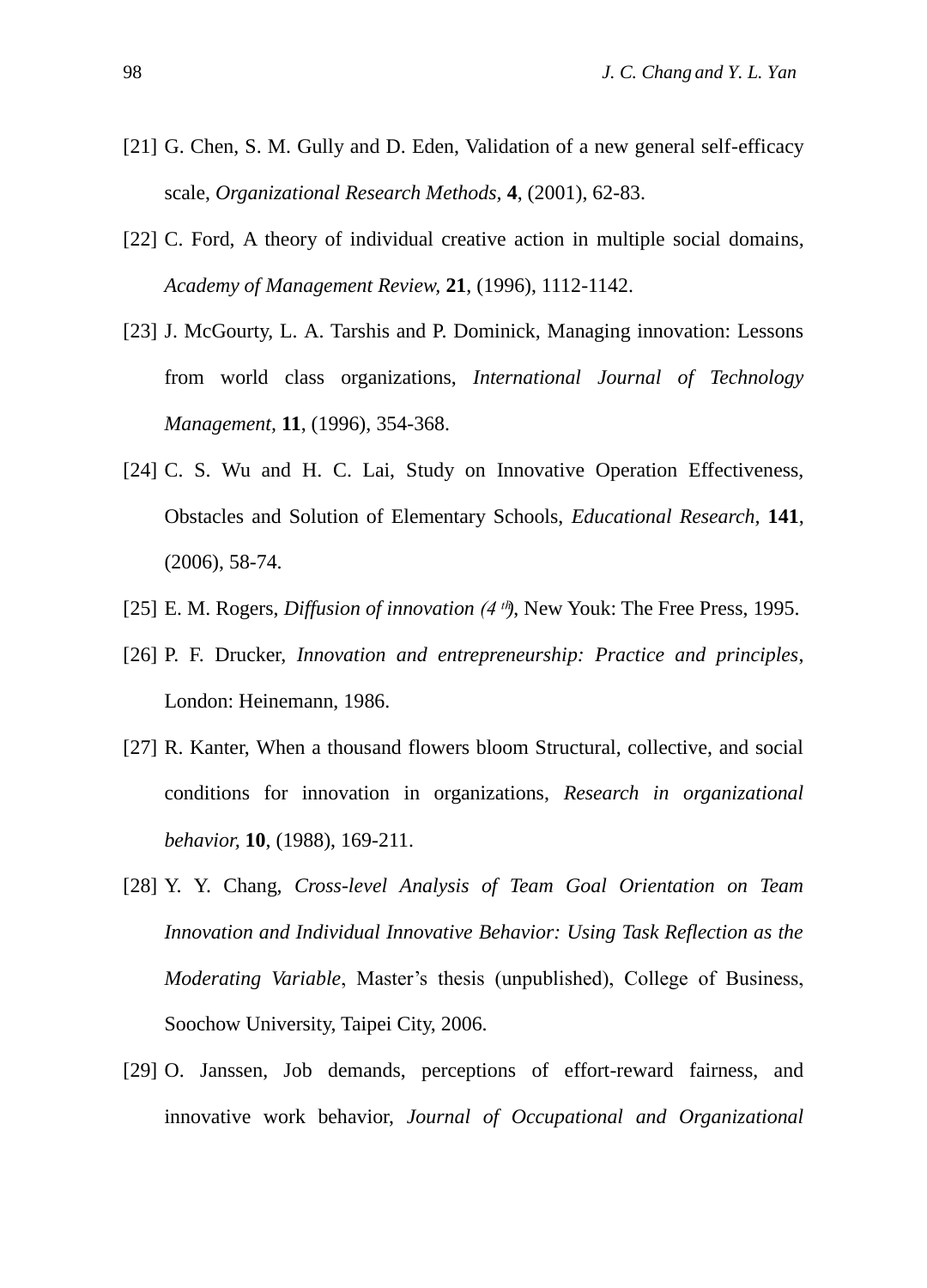*Psychology,* **73**(3), (2000), 287-302.

- [30] G. S. Van Der Vegt and O. Janssen, Joint impact of interdependence and group diversity on innovation, *Journal of Management,* **29**(5), (2003), 729-751.
- [31] S. G. Scott and R.A. Bruce, Determinants of innovative behavior: Apath model of individual innovation in the workplace, *Academy of management Journal,* **37**, (1994), 580-607.
- [32] S. G. Isaksen, The climate for transformation: Lessons for leaders, *Creativity and Innovation Management,* **16**(1), (2007), 3-15.
- [33] T. M. Amabile, Motivation creativity in organizations: On doing what you love and loving what you do, *California Management Review,* **40**(1), (1997), 39-58.
- [34] C. C. Guo, *Study on Correlation among Organizational Innovative Climate, R&D Personnel's Creativity and Organizational Innovative Capability: Using Biotechnology Industry in Taiwan as an Example*, Master's thesis (unpublished), Graduate Institute of Business and Operations Management, Tainan City, 2004.
- [35] L. Y. Wen and M. H. Cheng, Study on the Effects of Organizational Innovative Climate and Employees' Contribution on Individuals' Innovative Behavior, *Paper of Conference of Health and Management*, 2008.
- [36] H. L. *Peng, Study on Analysis of Learning Organizations by Organizational Learning and Organizational Innovative Climate: Using DaYeh University as*